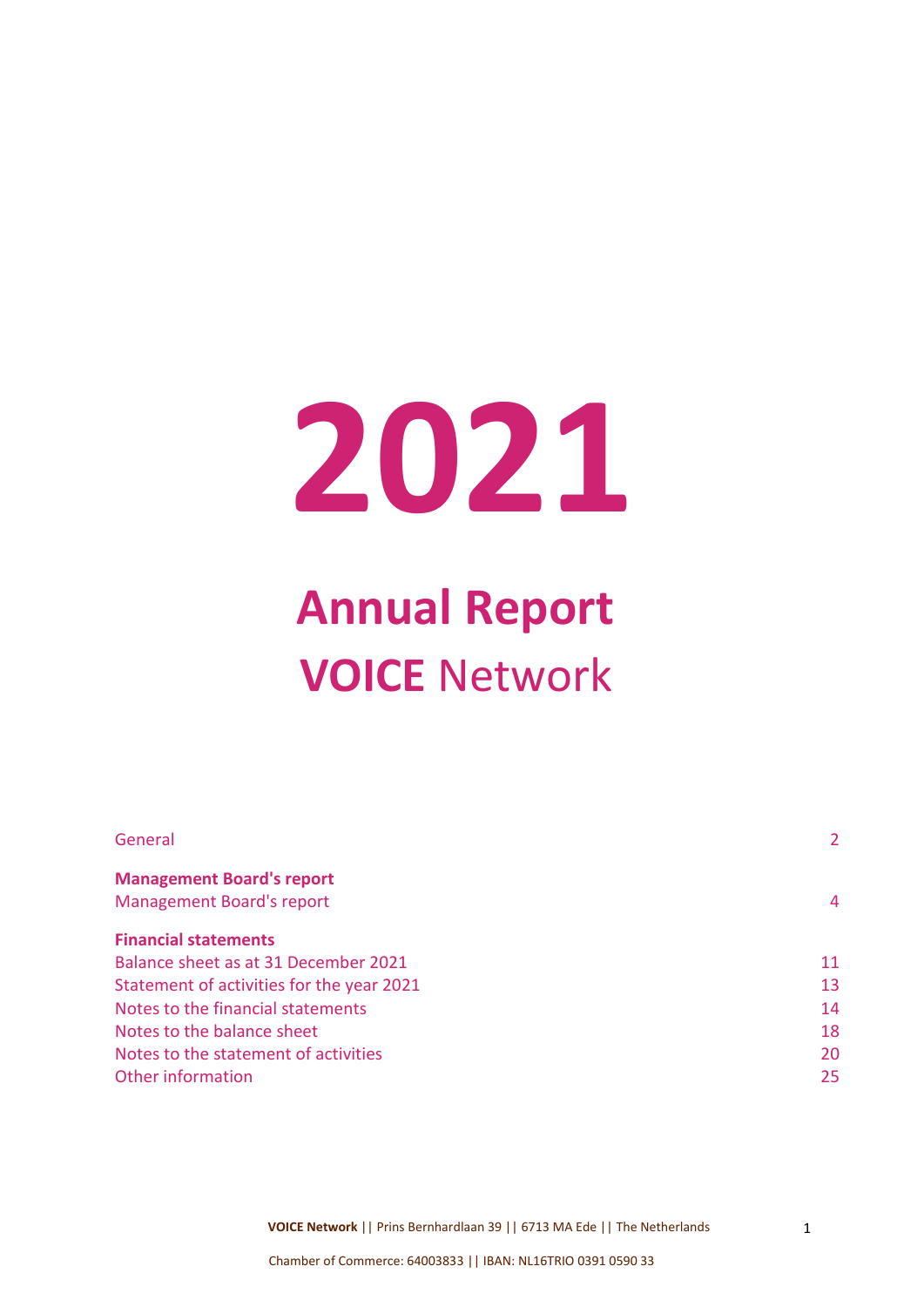

## **General**

#### **Incorporation association**

The association is an association with full legal capacity. The association has been established by notarial deed dated 27 August 2015, by notary C.G. Zijerveld. The association is registered with the Chamber of Commerce under number 64003833.

In the establishment year there is a shortened financial year. This runs from 27 August 2015 up to and including 31 December 2015.

#### **Tax Duty**

The association is not liable for turnover and corporation tax in the financial year

#### **Statutory regulations concerning the appropriation of the result**

According to article 13, paragraph 2 of the articles of association, the annual statements are determined by the general meeting. By taking a board decision in a board meeting such as recorded in article 12 paragraph 3 of the articles of association, the allocation of the result is determined.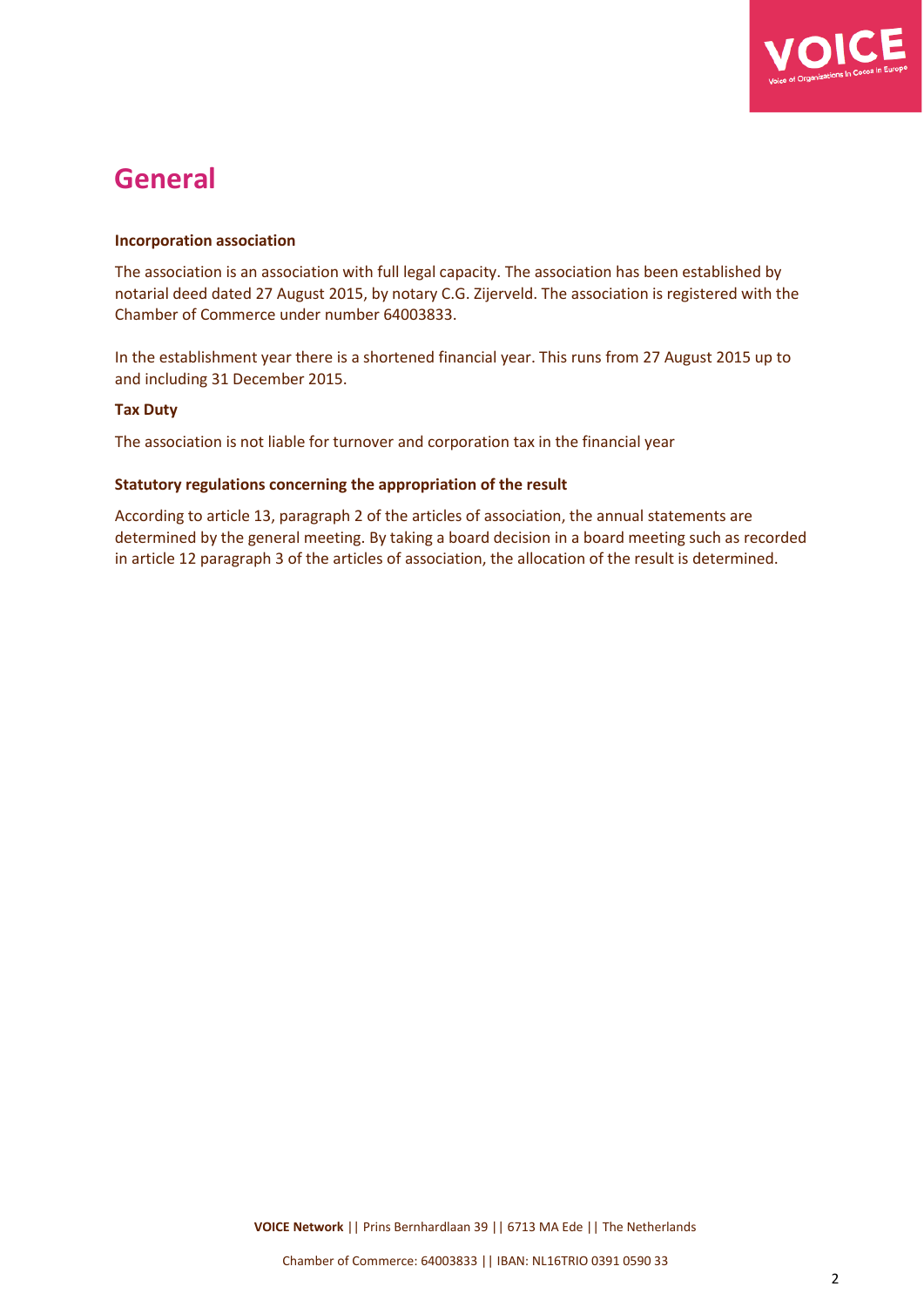

# **Management Board's report**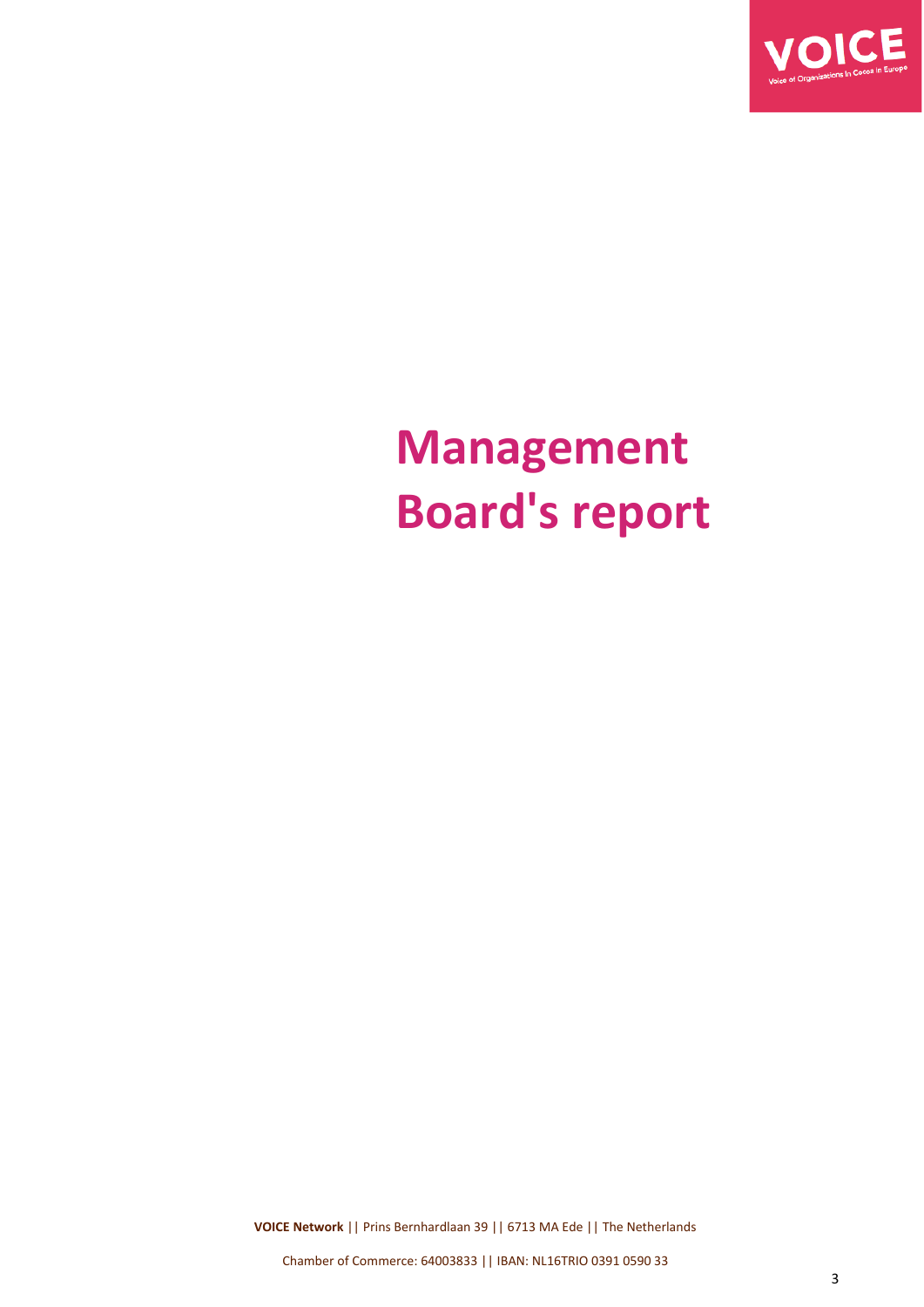

## **Management Board's report**

This annual report provides a justification of activities and expenditures over the calendar year 2021.

#### **1. The VOICE Network**

We are a global network of NGOs and Trade Unions working on sustainability in cocoa, tackling issues such as poverty, deforestation and child labour. Our key work is around advocacy and research, speaking truth to power in the global cocoa and chocolate industry.

Our Mission is to be a watchdog and catalyst for a reformed cocoa sector, addressing blind spots and underrepresented issues in the value chain.

Our Vision is a sustainable cocoa sector, in which all stakeholders can earn a living income, under decent working conditions, where human rights – and especially child rights – are respected, within a thriving and healthy environment.

Our Core Activities can be ordered into three categories:

- Informing and coordinating civil society working on sustainable cocoa
- Ground-breaking research on under-represented topics, and
- Effective advocacy at global and regional level

Our Strategic Focus Areas are:

- Living Income
- Human Rights
- Environmental Protection, and
- Transparency & Accountability

#### **2. Report of Activities**

#### **Informed Civil Society**

Our first priority is to ensure that civil society – including, but not limited to, our members – are informed about current events in the cocoa sector, are aware of each other's activities, and through this can increase their effectiveness, synergies and alignment. As such, our first Core Activity is to facilitate an informed and coordinated civil society working on sustainable cocoa.

To this purpose, VOICE facilitates discussions, both within its membership as well as with a broader set of actors. Our members receive monthly briefings on developments in the cocoa sector, and we host monthly calls with our members. We regularly host workshops and meetings bringing farmer-based organisations and civil society from the global north and south together. We also facilitate discussions on relevant topics when and where needed. Strategic partnerships have been established with a variety of CSO coalitions throughout Europe, the United States and West Africa.

#### **Publications and Research**

Oursecond Core Activity isto provide ground-breaking research on under-represented topics. Information is one of the most effective tools for improvement. A public and informed debate on the most pressing issues is essential.

VOICE - and its predecessor the TCC - have published the Cocoa Barometers since 2008. The purpose of the Cocoa Barometer is to provide an up to date 'State of the Sector' overview, outlining current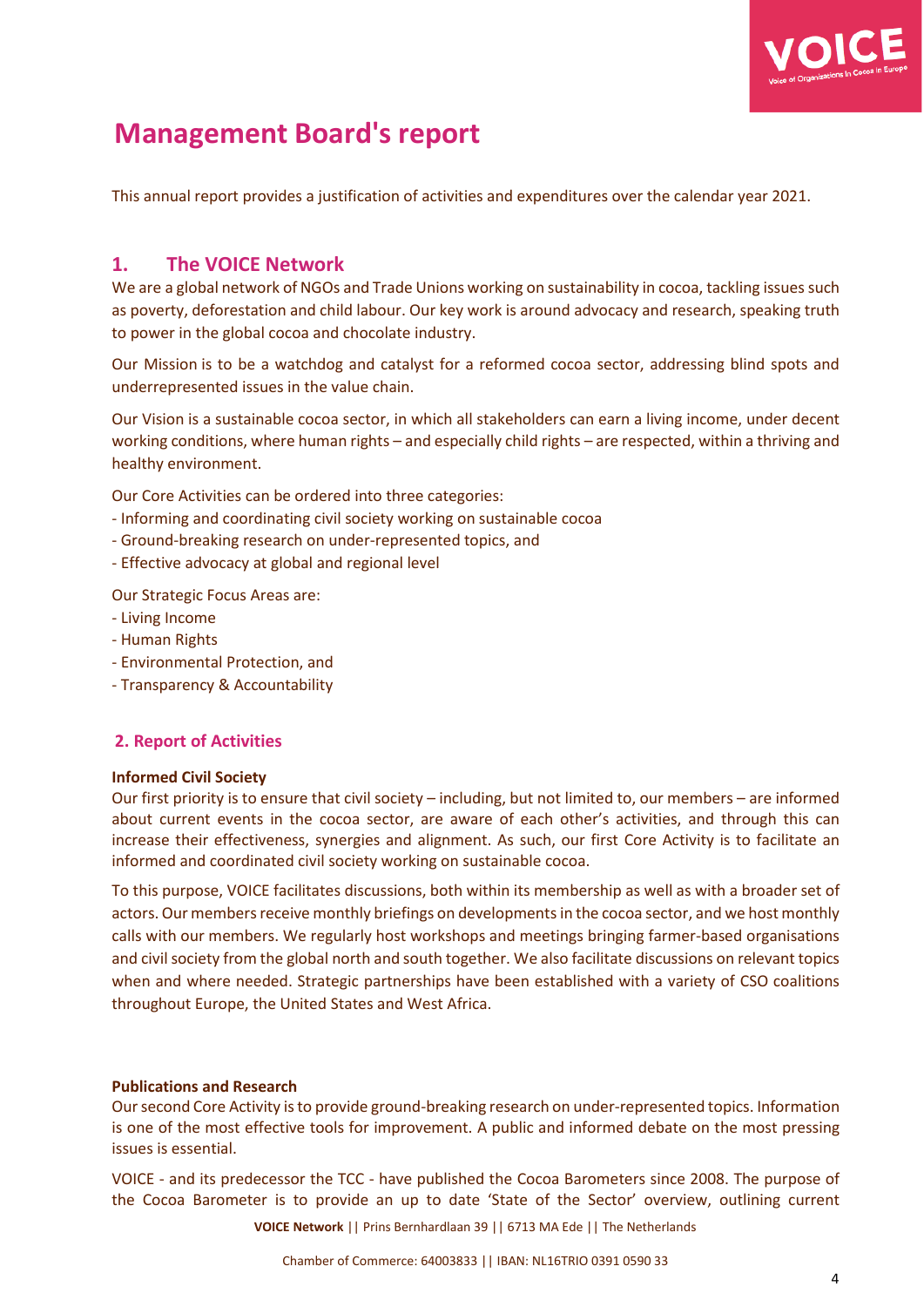

sustainability issues, future challenges, and identifying recommendations and calls to action. The Barometer is an agenda setting publication which aims to be ahead of the major sustainability conversations, indicating the next fields of improvement necessary. The Barometers are available for use by various actors in the supply chain when discussing the challenges and next steps within a sustainable cocoa sector. Internally, the Barometer is a common reference with facts and figures for the members of the Barometer Consortium, ensuring a consistency and continuity within Civil Society actors, and enabling everyone to use the same data and the same recommendations.

In December of 2020, the Cocoa Barometer was released, so on paper 2021 is a year in between Barometers. However, the year after publication is the prime year to push for the suggested recommendations and to ensure that the sector actively picks up the analyses and waysforward described in the Barometer. This is why, in 2021, most of our Advocacy and Bilateral Engagement (see next chapter) was focused around the key themes identified by the 2020 Barometer. In the last quarter of 2021, work was started for the preparation of the 2022 Cocoa Barometer, which is due for release in the final months of 2022.

All of the Cocoa Barometers, Consultation Papers, as well as supporting documents, can be downloaded at [www.cocoabarometer.org](http://www.cocoabarometer.org/)

#### **Advocacy and Bilateral Engagement**

A core part of VOICE's activity is to engage in advocacy: raising the voice and concerns of the underprivileged and addressing blind spots and underrepresented issues in the value chain.

In 2021, VOICE played a key role in a variety of global cocoa sustainability discussions around all major global cocoa platforms.

- VOICE has played an active role in forming the "Cocoa Coalition", an increasingly influential informal working group with standards and cocoa and chocolate companies, calling on the European Union to develop and implement mandatory Human Rights and Environmental Due Diligence regulations.
- VOICE is actively engaging in bilateral engagement with governmental actors, including many DGs within the European Commission, the European Parliament, the Department of Labor of the United States, and in increasing dialogue with government officials of cocoa producing nations.
- VOICE acted as the key civil society representative in the global Cocoa Talks dialogue, hosted by the European Commission, providing panellists and speakers for these high profile events, as well as being part of the consultations to the Commission surrounding these talks.
- VOICE acted as the key civil society representative in the International Cocoa Organisation's Consultative Board, advocating on strategic issues such as deforestation and living income.
- VOICE was part of the Steering Committee of the Alliance for a Living Income in Cocoa, providing leadership and helping to develop and drive the strategy of this sector-wide multi-stakeholder collaboration to drive Living Income in the cocoa sector.
- VOICE was a member of the Advisory Board for the Living Income Community of Practice, providing input and advice on general strategies of this cross-commodity multi-stakeholder platform.

In addition, VOICE was in continuous bilateral dialogue with almost all the major global chocolate industry players; umbrella organisations (such as the World Cocoa Foundation, the International Cocoa Organisation and the International Cocoa Initiative), chocolate manufacturers (including the 'Big Six' Nestlé, Mars, Mondelez, Ferrero, Hershey and Lindt), traders and grinders (including the 'Big Three' Barry Callebaut, Olam and Cargill), standards bodies (including providing input to the standards and trading practices of Fairtrade and Rainforest Alliance), producing and consuming governments, the European Commission and the European Parliament, etc.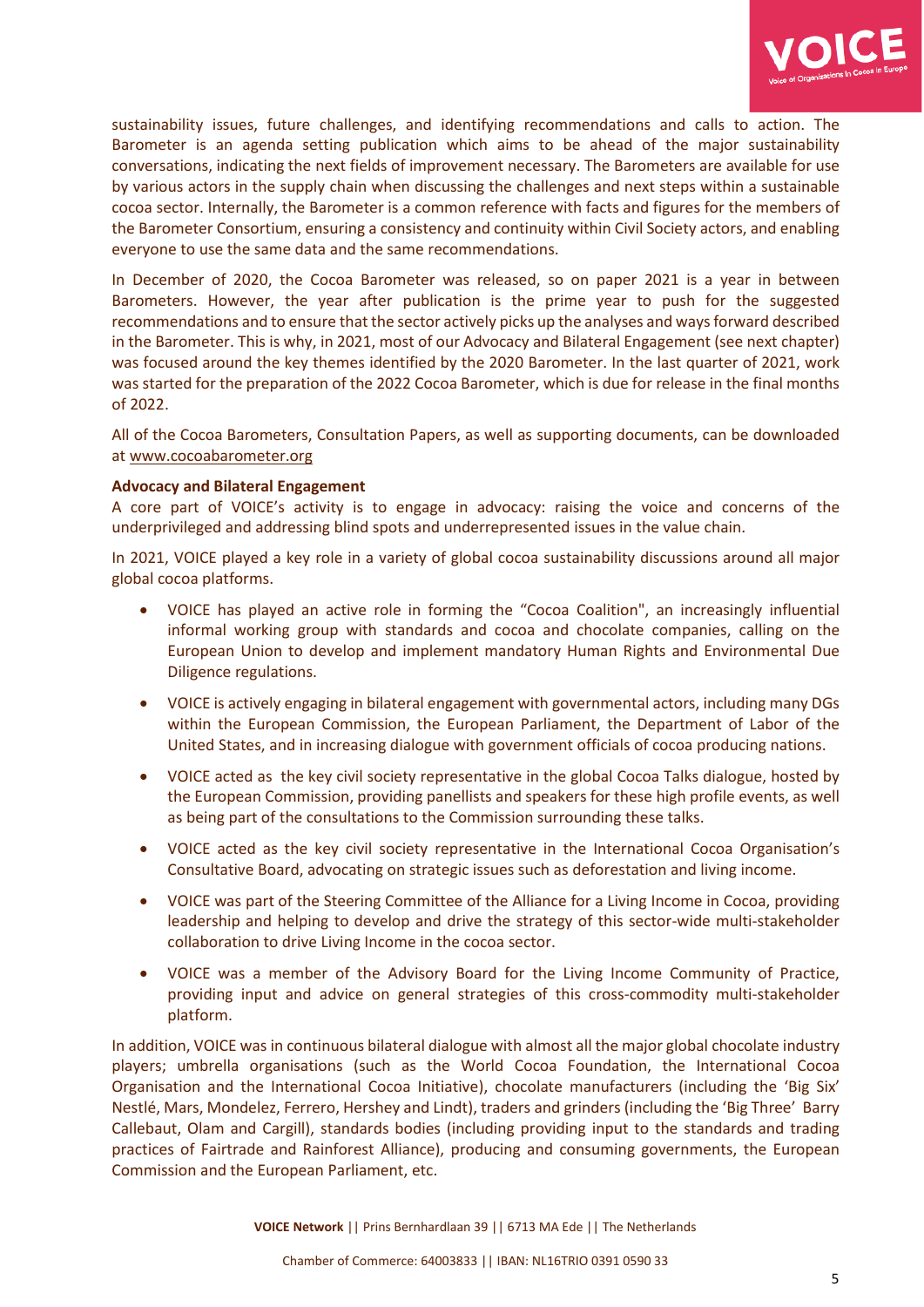

Voice was prominently featured in the global press around key cocoa issues. In short, the VOICE Network and our members continue to be driving forces behind the global cocoa dialogue around living income, child labour, deforestation, and human rights and environmental due diligence.

After more than ten years of activity in the cocoa sector, VOICE's agenda and profile have never been as strong as in 2021. However, despite all the work in the first ten years of the network, cocoa farmers are still desperately poor, their children are still far too often in child labour, and old-growth rainforests are still being cut down to grow cocoa instead. Structural change is as necessary as ever.

#### **Covid 19 and the work of the VOICE Network**

Clearly, 2021 was not a year of regular work. The travelling circus that is the cocoa sector had been brought to a screeching halt the year before. Virtually all sector discussions switched to online conversations. This has benefitted the participation of stakeholders from the Global South, who previously have often not been able to be part of the conversation due to the thresholds of travel and funding restrictions. Simultaneously, the reduced environmental costs of global travel to one conference after another has been tremendous.

However, face to face conversations often provide a lot more opportunities to actually come to new insights and new strategies. As a result, this purely on-line dialogue has also slowed momentum of several important discussions in the sector

In this new phase, where it seems as if the world is slowly coming out of the pandemic, it will be essential to retain some of the valuable new opportunities of meeting online, while returning to some form face to face interaction as well.

#### **3. Organisational Structure**

#### **Incorporation, tax duties, and statutory regulations concerning the appropriation of results**

The VOICE Network is an association (Vereniging) with full legal capacity within Dutch law, operating on a global level. The association has been established by notarial deed dated 27 August 2015, by notary C.G. Zijerveld, and is registered with the Dutch Chamber of Commerce under number 64003833. We are registered with the Dutch tax authority as a tax-exempt charity (ANBI), and are not liable for turnover and corporation tax. According to article 13, paragraph 2 of the articles of association, the annual statements are determined by the general meeting. By taking a board decision in a board meeting such as recorded in article 12 paragraph 3 of the articles of association, the allocation of the result is determined.

#### **Members**

Our highest body is our Members Assembly, which met twice (virtually) in 2021. Our membership in 2021 comprised of ABVV-FGTB/Horval (Belgium), Be Slavery Free (Australia/The Netherlands), Fern (Belgium), Green America (United States), Global Labor Justice - International Labor Rights Forum (USA), Inkota Netzwerk (Berlin, Germany), Mighty Earth (United States) Oxfam America (United States), Oxfam Belgium (Belgium), Oxfam Ghana (Ghana), Rikolto (Belgium), Solidaridad (Netherlands), and Südwind Institut (Germany). Action against Child Exploitation (ACE) (Japan), Tropenbos International (Netherlands), and WWF France joined as applicant members during 2021.

EFFAT (the European Federation of Food, Agriculture and Tourism trade unions), Public Eye (Switzerland), and Fair World Project (USA) are official Observers to the network.

#### **Growth in 2021**

During 2021, we saw our membership grow with Oxfam Ghana joining as a full legal member, and ACE Japan, Tropenbos International, and WWF France joining the network as applicant members.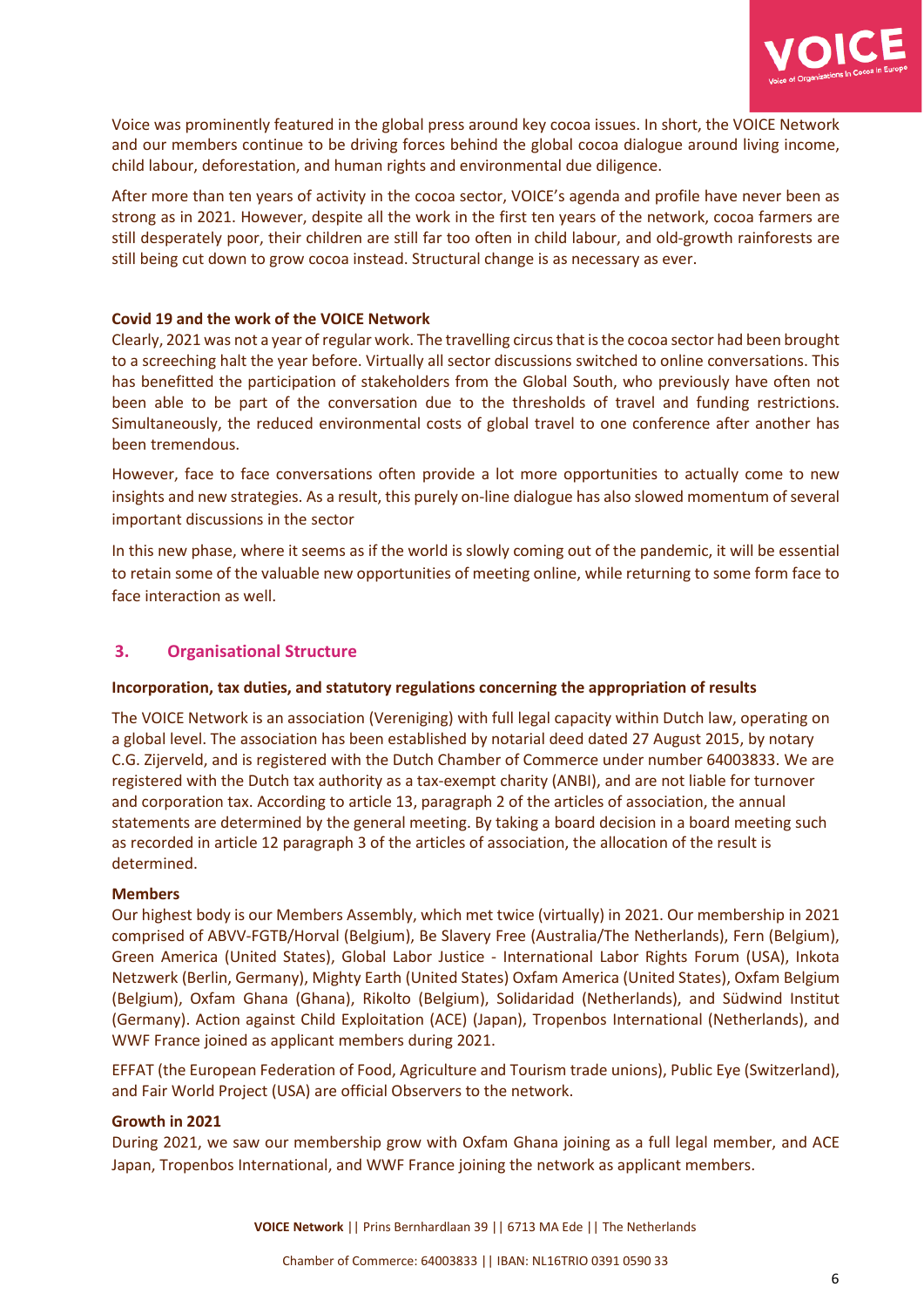

#### **Board**

At the moment of publication of this Annual Report, the Board consists of:

- Julia Christian (Fern) chair
- Bart van Besien (Oxfam Belgium) secretary
- Kris Goosenaerts (not affiliated with a member organisation) treasurer

The Members of the Association elect a board. Board members are not paid for their board duties. During 2021 board members Bart van Besien (Oxfam Belgium), Julia Christian (Fern) and Kris Goossenaerts continued in their positions providing crucial support to the Network.

#### **Staff**

The staff are accountable to the Board. At the end of 2021, the staff counted two paid employees, Antonie Fountain (Managing Director), contracted for 32 hours per week, Anneleen Vos (Coordinator), contracted for 7.6 hours per week.

#### **4. Annual Financial Statement**

This chapter outlines the finances of the VOICE Network over the fiscal year 2021.

#### **Sources of Income**

The core funding of the Network is threefold: financial contributions by members, dedicated funding for projects, and grants by third parties. The coordination work of the Network is provided through financial contributions by its members. In addition, funding for specific projects, such as Cocoa Barometers and Workshops, can be obtained through other organisations, such as independent foundations and funds. A large part of our advocacy work in 2021 was covered by an unrestricted grant of  $\epsilon$ 51,400 by the Chocolonely Foundation.

Please note that many of our members contribute in-kind through human resources, legal and/or technical expertise, media outreach and engagement, organisation of workshops etc. which are just as crucial to advance our cause. An exercise to 'monetise' this is virtually impossible, but we would not be where we are today without their support.

The VOICE Network does not accept funding or contributions from companies, whom it is our mission to critically follow.

In 2021, expenditures were in line with the budget, with lower travel and meeting costs due to the continued COVID-19 related travel restrictions. The income for 2021 was also in line with the budget. This resulted in a final result of € 18.171.

#### **Risk management**

There are three categories of risk that VOICE must manage; reputationalrisk, governance risk and financial risk.

- The VOICE Network is at the forefront of discussions in the cocoa sector. This brings the risk of publications that might be incorrect or incomplete. To this end we use several principles when releasing publications.
	- $\circ$  All data that our publications are based on are made publicly available where legally possible.
	- o Caveats are always made when dealing with insufficient or incomplete data.
	- o The Network is always willing to adjust positions based on better or more factual data.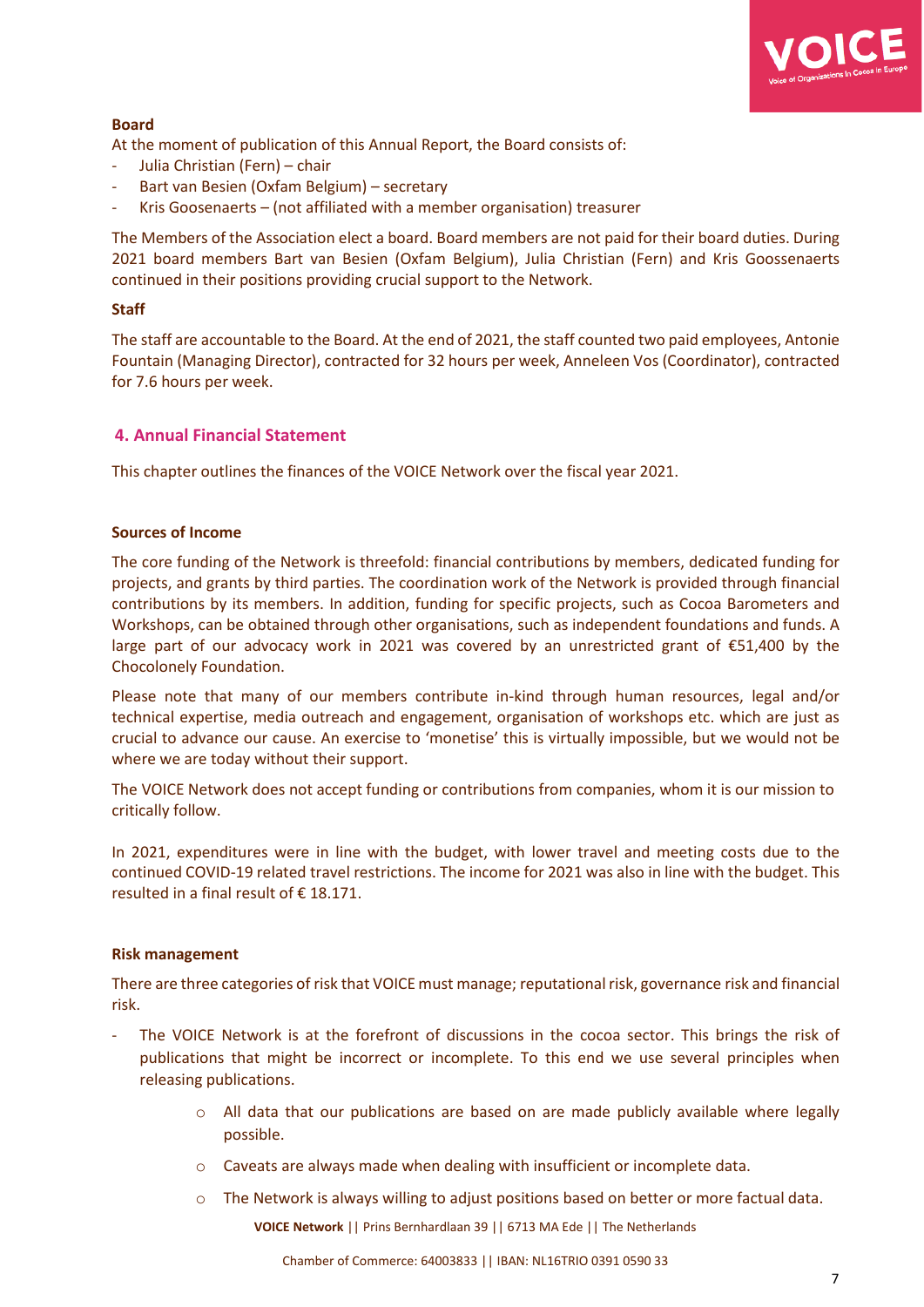

- o Publications are released with consensus of VOICE members, ensuring all members have had the opportunity to provide input in any publication.
- o Positions held by Voice staff must be in line with Voice publications.
- For risk management on governance and operations, we have internal communication and transparency.
	- $\circ$  The staff provides monthly updates on activities to the members
	- o The board has full access to online financial systems.
	- o Payments above €1,000 are subject to board approval.
	- $\circ$  Reimbursements to staff must always be approved by second party board or staff member.
- For financial risk management, the Network is working to
	- o Build a financial reserve sufficient to provide a buffer in times of less financial income,
	- $\circ$  A more diverse set of income streams than just member contributions,
	- o Increase the member base to spread the risk of individual members' contribution reductions.

#### **Accountability**

- For full transparency, the VOICE bookkeeping is fully digitalised and accessible to its members at all times
- An internal audit committee consisting of members of the VOICE Network performs an annual audit on the bookkeeping. The internal audit committee have approved the 2021 books.
- The financial administration of the VOICE Network is performed by Van Tiggelen Financiële Administratieve Dienstverlening, an accredited accountancy and administration firm based in Leusden, the Netherlands.
- A full audit was performed by Crop Registeraccountants, an accredited audit firm based in Ede, the Netherlands.

#### **Forecast 2022 budget and activities**

The Voice network is projecting 265k EUR for operational costs in 2022. This is significantly higher than the expenditures for 2021, as there will be a Cocoa Barometer published in 2022, as well as consultation workshops to inform the Barometer organised in Ghana and Ivory Coast. In addition, VOICE will start to function as the Secretariat of a CSO alignment platform across the various national initiatives for sustainable cocoa (ISCOs), which translates in a new staff member being hired alongside costs for the activities the staff member will undertake for the platform.

We are also projecting our income for 2022 to be higher than 2021, for the same reason that we have raised additional funds to finance the projects that will be implemented during 2022, through higher contributions from member organisations as well as external funders. To note, much of our core funding has been secured through a 3-year unrestricted grant from the Chocolonely Foundation for €51,400 per year, and a 5-year agreement with Solidaridad who confirmed to pay €20,000 membership contribution per annum.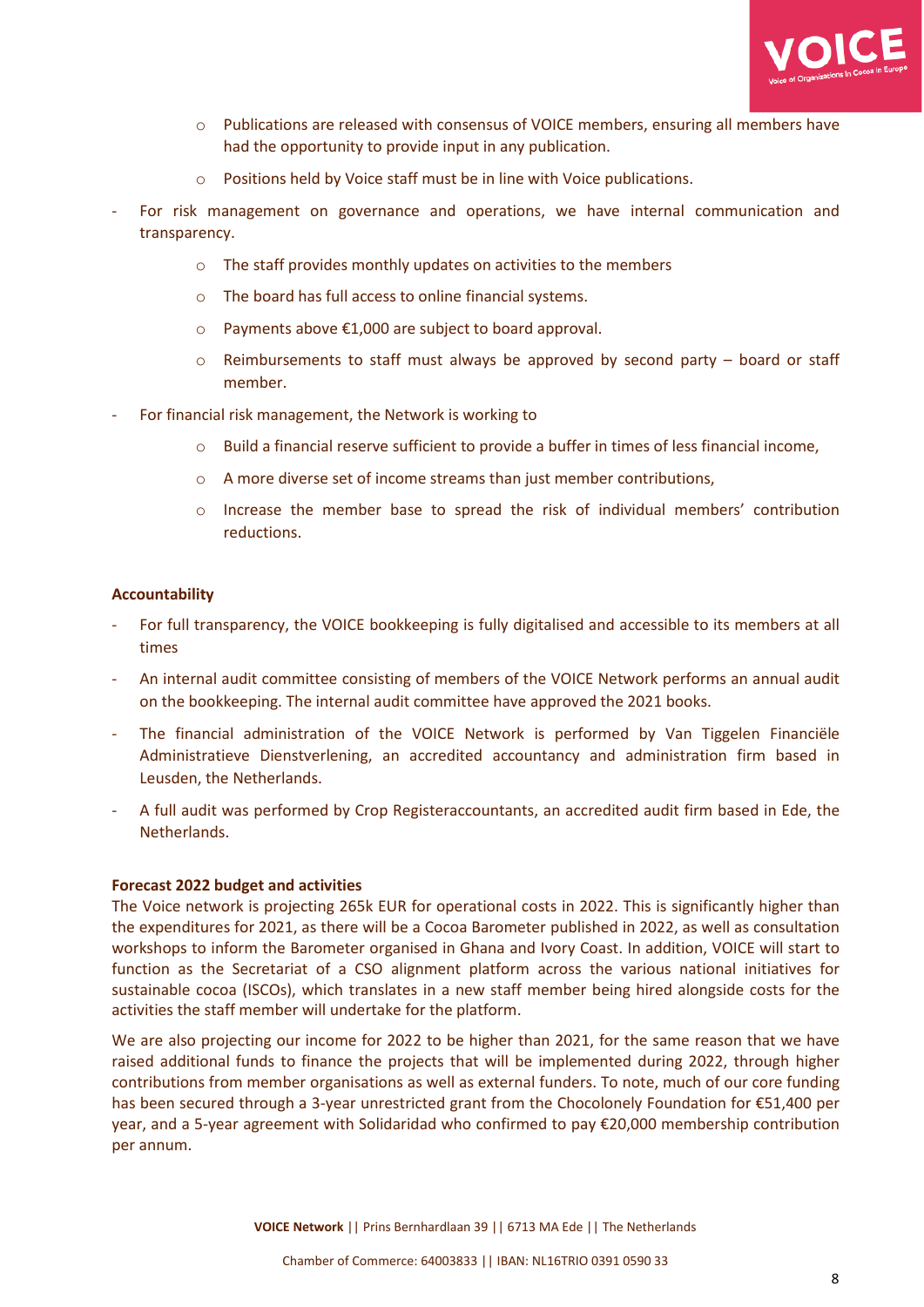

We will continue our core activities during 2022 and follow the agreed 5-year strategy where we continue to focus on living income, human rights, environmental protection and transparency & accountability in the cocoa sector.

\_\_\_\_\_\_\_\_\_\_\_\_\_\_\_\_ \_\_\_\_\_\_\_\_\_\_\_\_\_\_\_\_\_\_\_

This report was published on May 20, 2022

Signed:

Chair: Julia Christian Treasurer: Kris Goossenaerts

#### **Contact**

- Antonie Fountain: antonie@voicenetwork.eu
- Anneleen Vos: [anneleen@voicenetwork.eu](mailto:anneleen@voicenetwork.eu)
- Julia Christian, Chair of the Board: [julia@fern.org](mailto:julia@fern.org)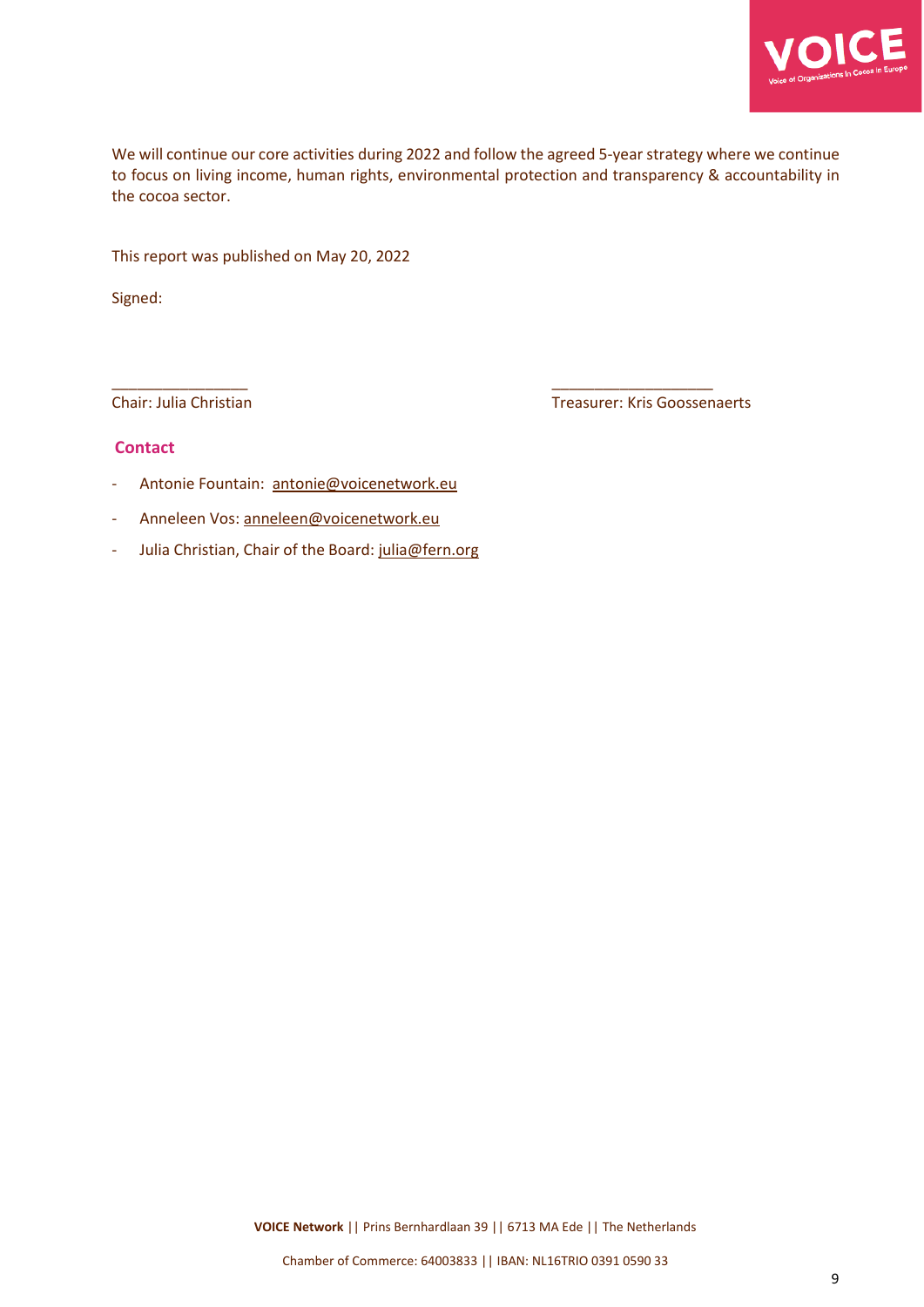

# **Financial statements**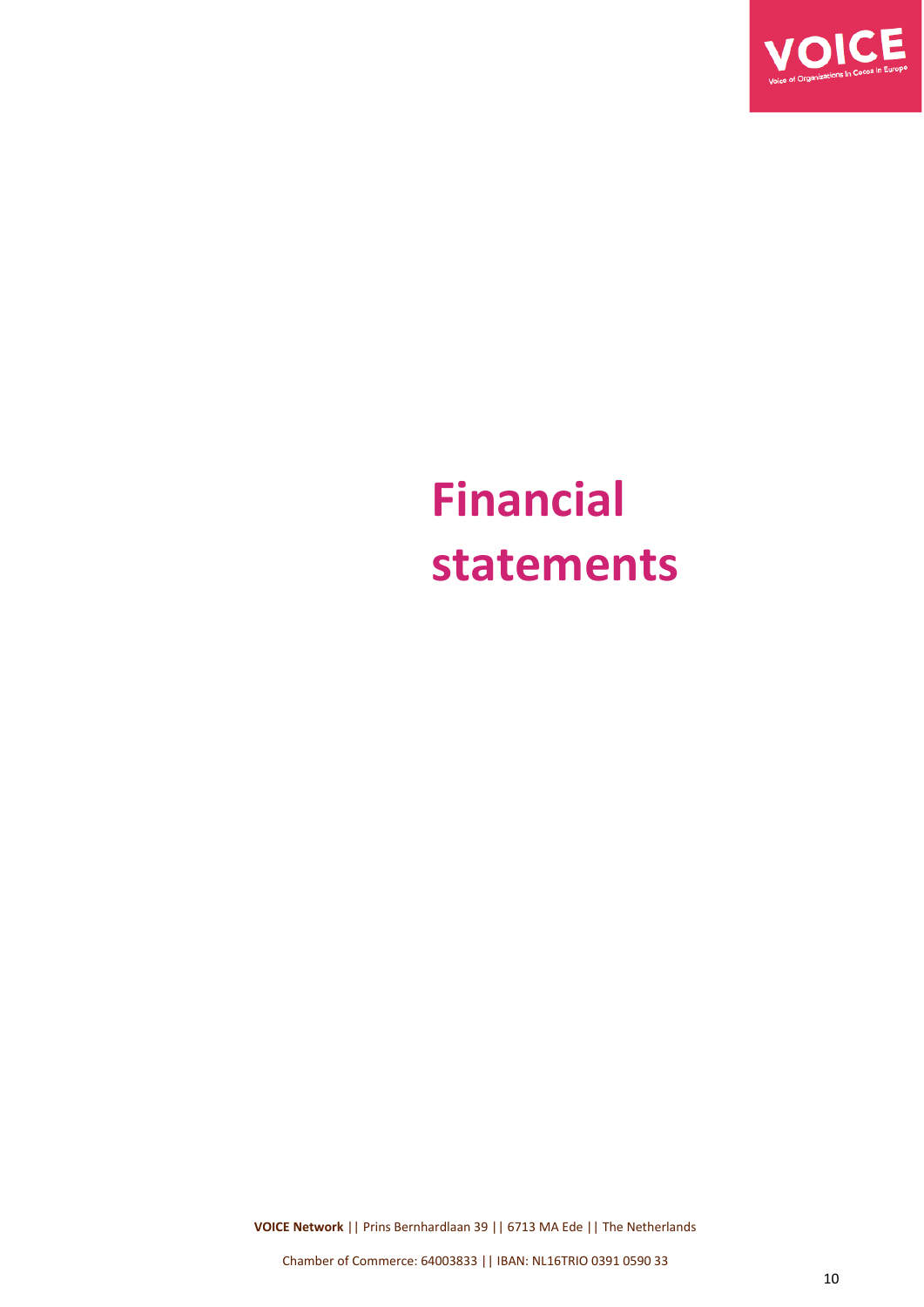

#### **Balance sheet as at 31 December 2021**

*(After proposal appropriation result)*

|                                    | 31.12.2021     |       |        | 31.12.2020 |             |
|------------------------------------|----------------|-------|--------|------------|-------------|
|                                    |                | €     | €      | €          | €           |
| <b>Assets</b>                      |                |       |        |            |             |
| <b>Current assets</b>              |                |       |        |            |             |
| <b>Receivables</b>                 |                |       |        |            |             |
| <b>Debtors</b>                     | $\mathbf{1}$   | 1.000 |        | 0          | $\mathbf 0$ |
| Other receivables, prepayments and |                | 1.920 |        | 332        |             |
| accrued income                     | $\overline{2}$ |       |        |            |             |
|                                    |                |       | 2.920  |            | 332         |
| <b>Cash and cash equivalents</b>   | 3              |       | 87.569 |            | 69.756      |
|                                    |                |       |        |            |             |

| 90.489 | 70.088 |
|--------|--------|
|        |        |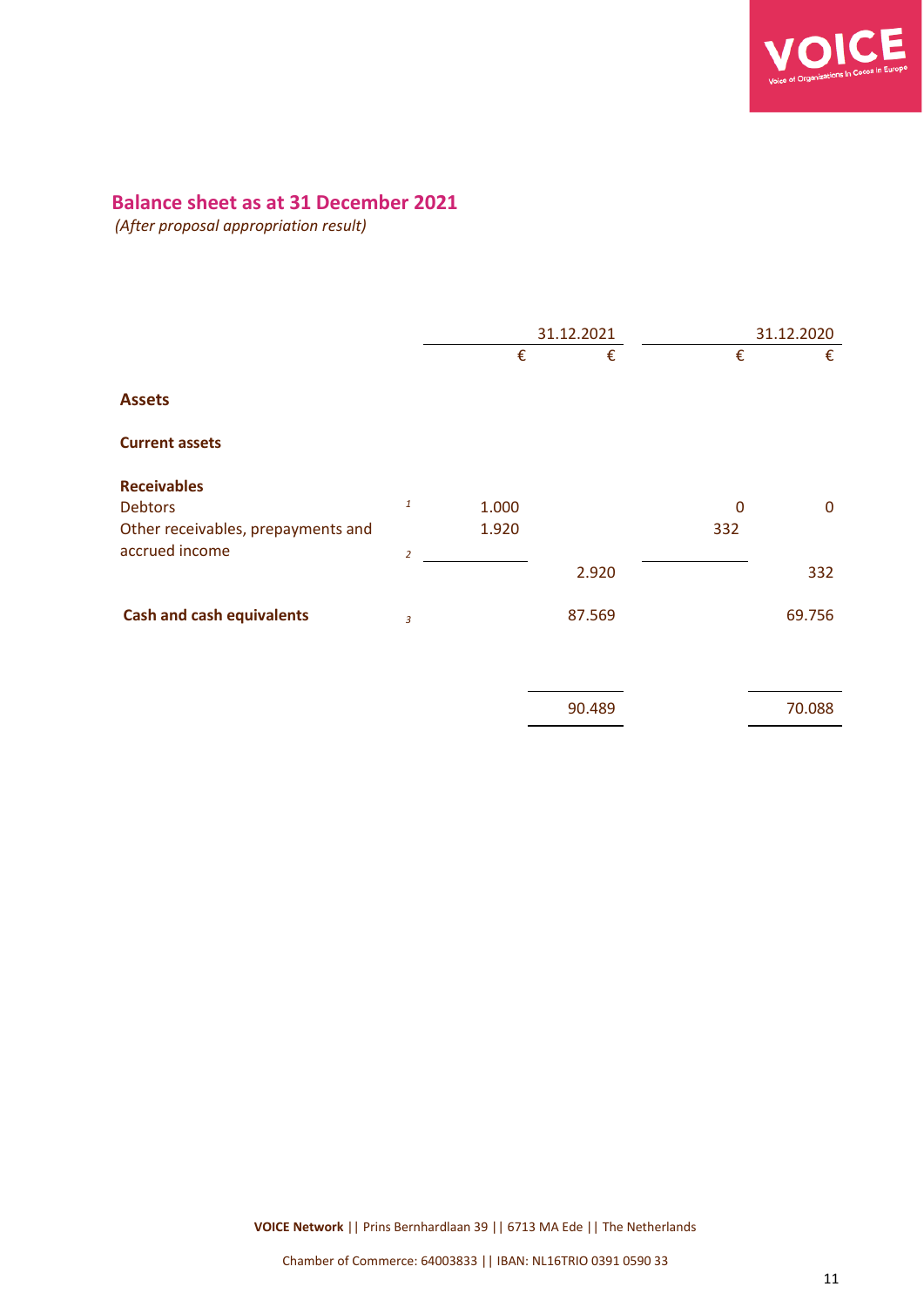

| 31.12.2021     |        |        | 31.12.2020 |        |
|----------------|--------|--------|------------|--------|
|                | €      | €      | €          | €      |
|                |        |        |            |        |
| $\overline{4}$ |        | 66.589 |            | 48.418 |
|                |        |        |            |        |
|                |        |        |            |        |
| 5              | 1.167  |        | 396        |        |
|                | 2.390  |        | 2.234      |        |
| 6              |        |        |            |        |
| $\overline{7}$ | 20.343 |        | 19.040     |        |
|                |        | 23.900 |            | 21.670 |
|                |        |        |            |        |

90.489 70.088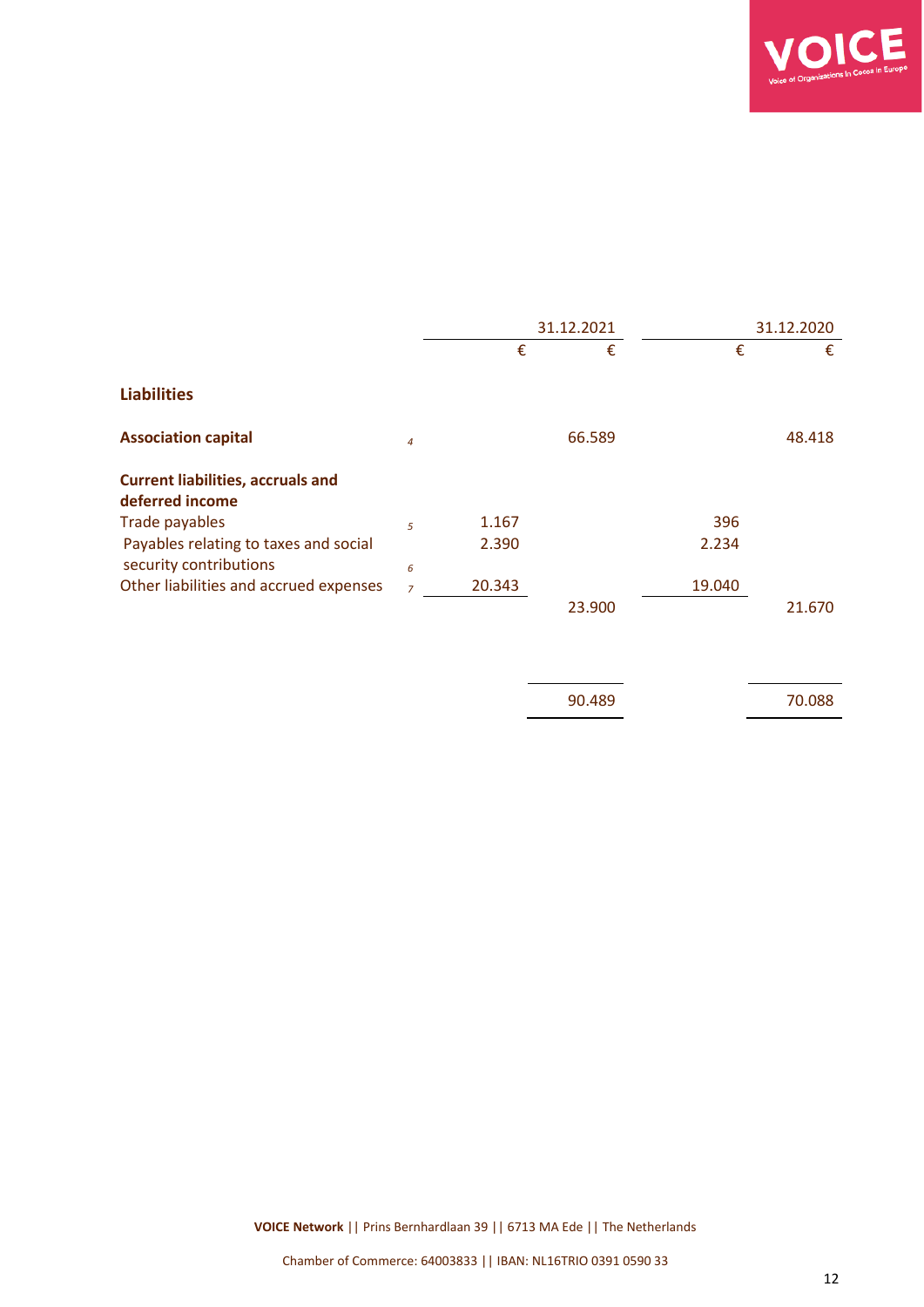

### **Statement of activities for the year 2021**

|                                                 |    |          | <b>Budget</b> |          |
|-------------------------------------------------|----|----------|---------------|----------|
|                                                 |    | 2021     | 2021          | 2020     |
|                                                 |    | €        | €             | €        |
| Income                                          | 8  |          |               |          |
| Income from donations                           |    | 51.483   | 51.400        | 51.545   |
| Income from contributions                       |    | 55.238   | 50.866        | 41.085   |
| Income from project benefits                    |    | 0        | 0             | 41.615   |
| Income from cost reimbursement                  |    | 0        | 0             | 1.106    |
|                                                 |    | 106.721  | 102.266       | 86.381   |
| <b>Expenses spend on the objective</b>          |    |          |               |          |
| <b>Barometer</b>                                | 9  | 3.787    | $\Omega$      | 45.827   |
| Coordination and network building               | 10 | 18.477   | 20.081        | 18.682   |
| Consultation of southern partners               | 11 | $\Omega$ | $\Omega$      | 3.018    |
| Advocacy                                        | 12 | 55.149   | 62.050        | 30.574   |
| Total of sum of expenses spend on the objective |    | 77.413   | 82.131        | 98.101   |
| <b>General expenses</b>                         | 13 | 11.137   | 11.704        | 11.109   |
| <b>Total expenses</b>                           |    | 88.550   | 93.835        | 109.2010 |
| <b>Balance of income and expenses</b>           |    | 18.171   | 8.431         | 26.141   |
|                                                 |    |          |               |          |
| <b>Appropriation of result</b>                  |    |          |               |          |
| General reserve                                 |    | 18.171   |               | 26.141   |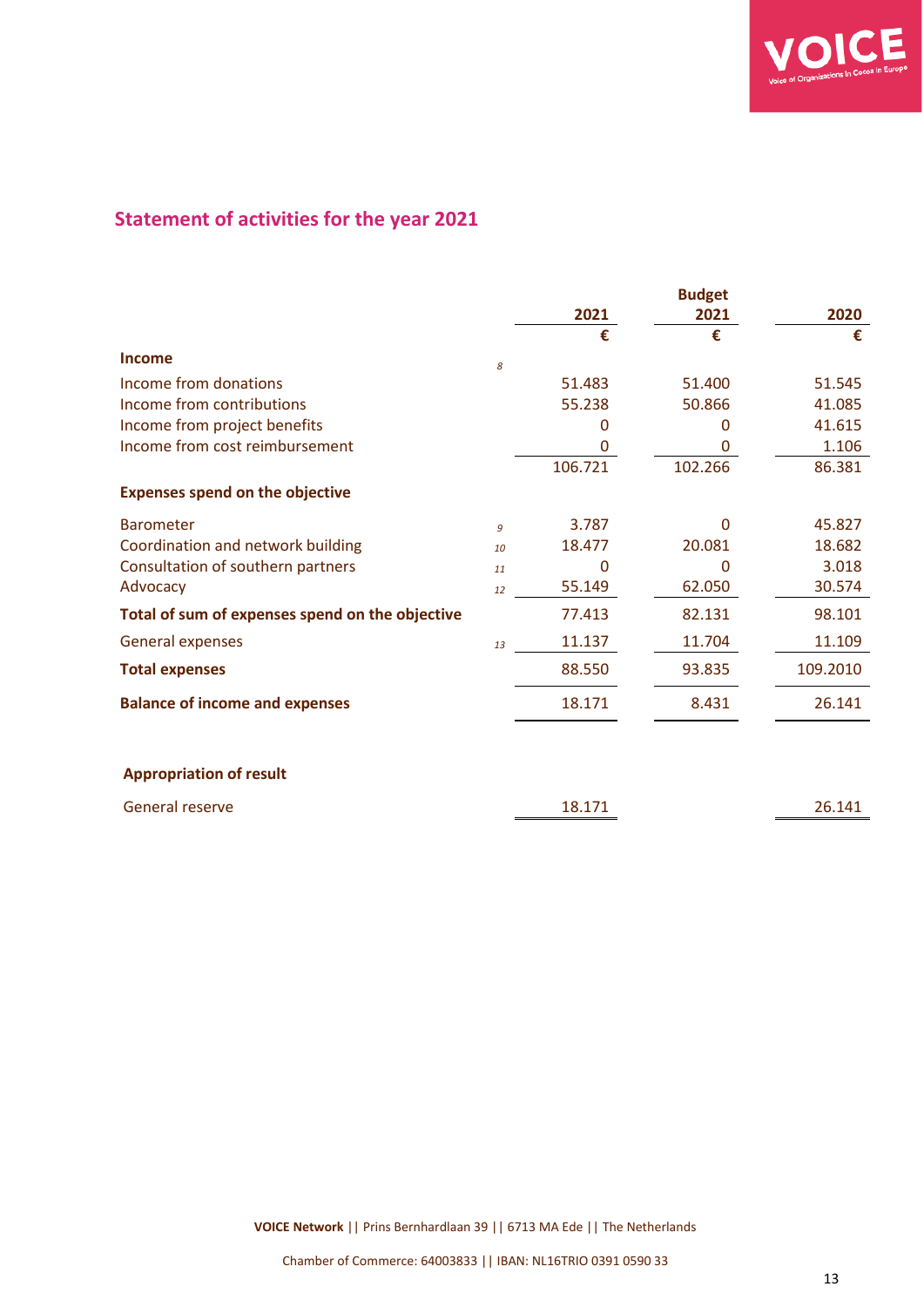

#### **Notes to the financial statements**

#### **Entity information**

#### **General notes**

#### **The most important activities of the entity**

The activities of Vereniging Voice Network consist mainly of promoting the sustainability in the global cocoa sector.

The association tries to achieve this goal by:

- a. bringing stakeholders together to create a national infrastructure to facilitate changes;
- b. exchanging international knowledge and experience;
- c. joint lobbying activities towards companies and organizations;
- d. joint campaign activities to create awareness; and
- e. raising the voice of southern NGOs and cocoa producing organizations.

The association has no profit motive.

#### **Mission Statement**

The VOICE Network is a global network of NGOs and Trade Unions working on sustainability in cocoa, tackling issues such as poverty, deforestation and child labour. Our key work is around advocacy and research, speaking truth to power in the global cocoa and chocolate industry.

Our Mission is to be a watchdog and catalyst for a reformed cocoa sector, addressing blind spots and underrepresented issues in the value chain.

Our Vision is a sustainable cocoa sector, in which all stakeholders can earn a living income, under decent working conditions, where human rights – and especially child rights – are respected, within a thriving and healthy environment.

#### **The location of the actual activities**

The registered address of Vereniging Voice Network is Amsterdam and is registered at the trade register under number 64003833.

The actual address of Vereniging Voice Network is Prins Bernhardlaan 39, 6713 MA in Ede.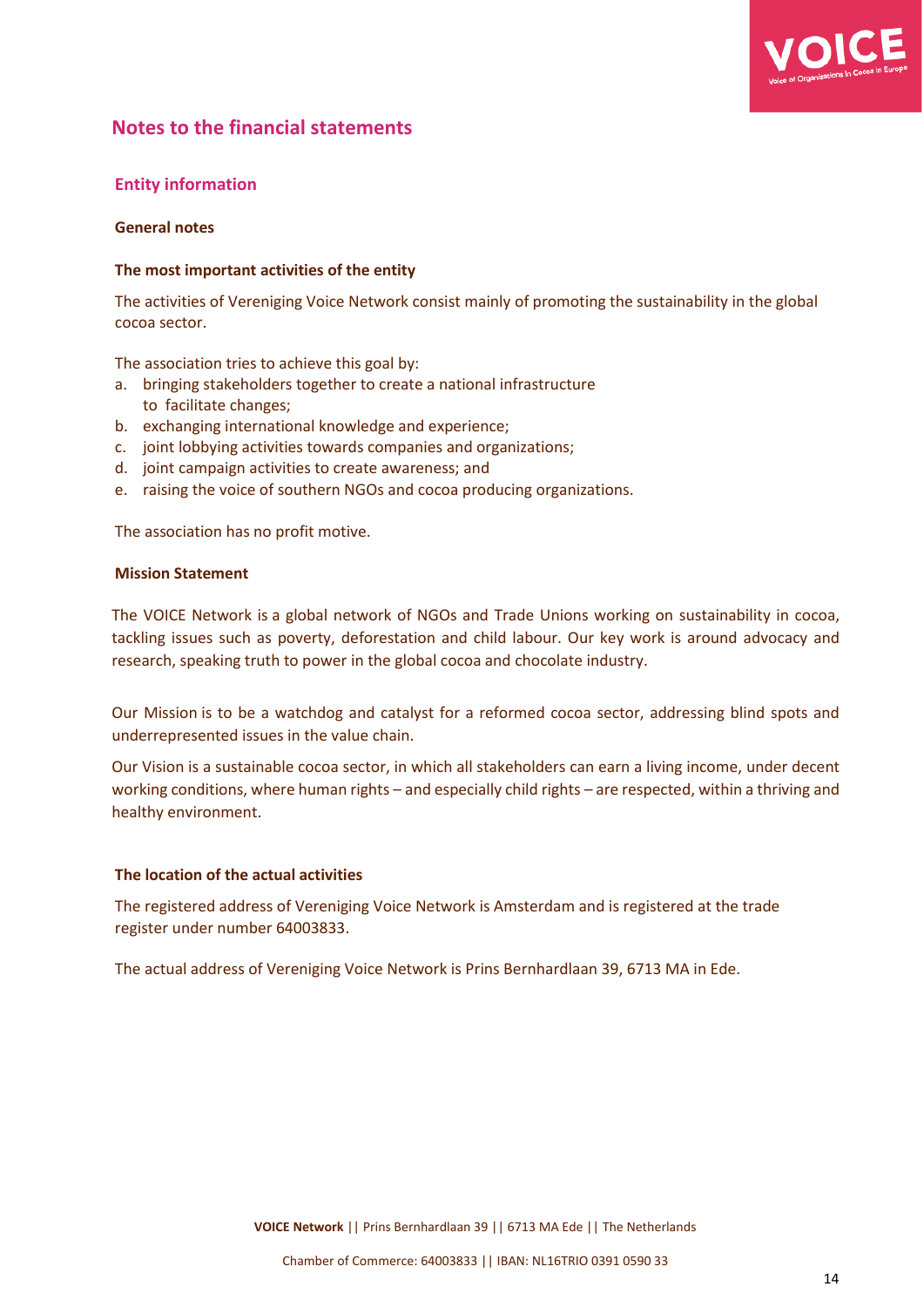

#### **General accounting principles**

#### **The accounting standards used to prepare the financial statements**

The financial statement is drawn up in accordance with the provisions of Title 9, Book 2 of the Dutch Civil Code, Guideline 650 Fund-raising institutions as issued by and the firm pronouncements in the Dutch Accounting Standards, as published by the Dutch Accounting Standards Board ('Raad voor de Jaarverslaggeving').

Assets and liabilities are generally valued at historical cost, production cost or at fair value at the time of acquisition. If no specific valuation principle has been stated, valuation is at historical cost.

#### **Financial instruments**

Financial instruments include both primary financial instruments, such as receivables and debts, as financial derivatives.

For the accounting policies of primary financial instruments, reference is made to the treatment by balance sheet item.

#### **Comparative figures**

The comparative figures published in this report are derived from the report as prepared on 7 May 2021.

The comparative figures for the previous financial year are, where necessary, only in terms of classification adjusted for comparison purposes.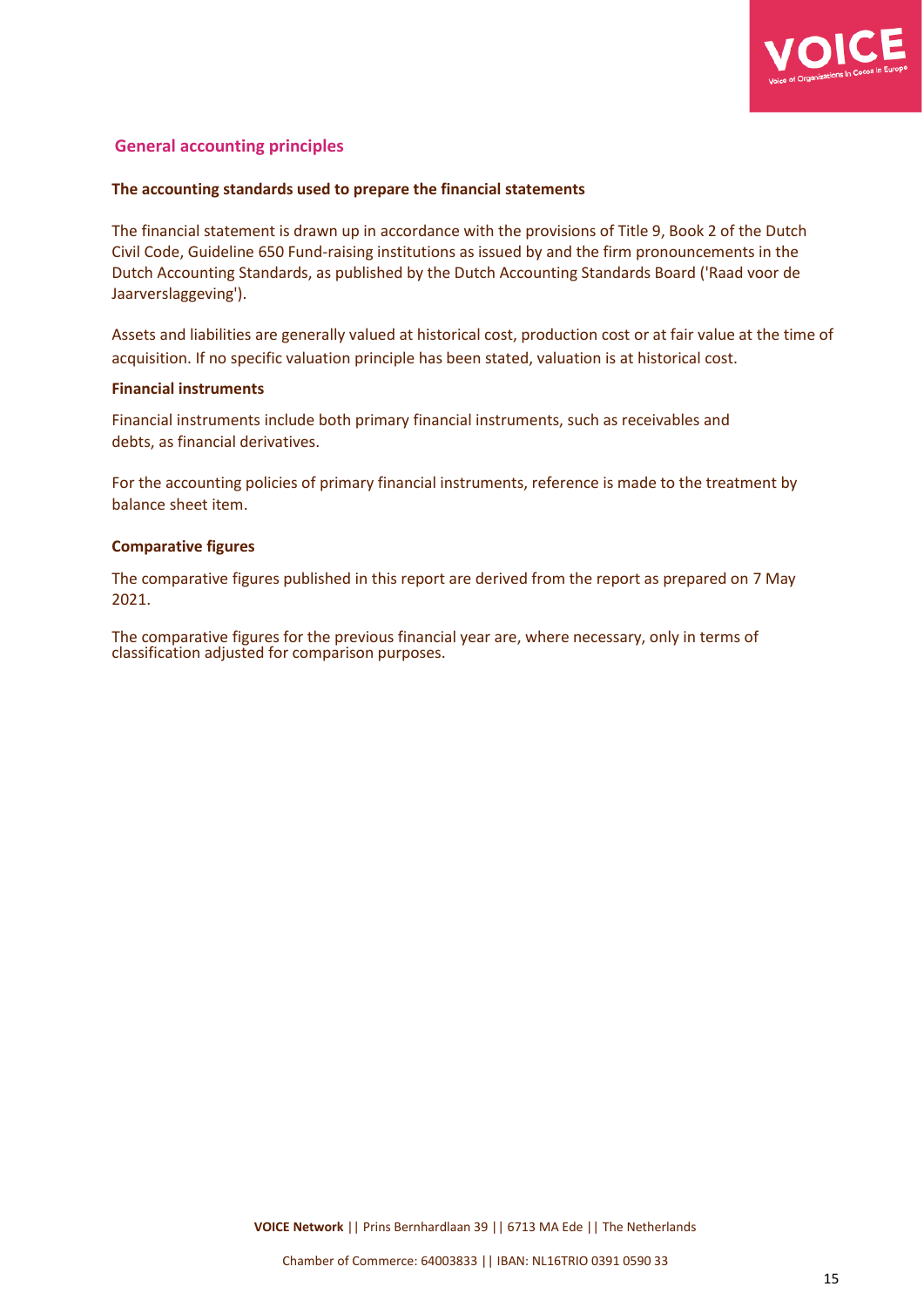

#### **Accounting principles**

#### **Receivables**

Receivables are initially valued at the fair value of the consideration to be received. Receivables are subsequently valued at the amortised cost price. If there is no premium or discount and there are no transaction costs, the amortised cost price equals the nominal value of the accounts receivable. If payment of the receivable is postponed under an extended payment deadline, fair value is measured on the basis of the discounted value of the expected revenues. Interest gains are recognised using the effective interest method. Provisions for bad debts are deducted from the carrying amount of the receivable.

#### **Cash and cash equivalents**

Cash at banks and in hand represent cash in hand, bank balances and deposits with terms of less than twelve months. Overdrafts at banks are recognised as part of debts to lending institutions under current liabilities. Cash at banks and in hand is valued at nominal value.

#### **General reserve**

The general reserve aims to correct any deficits in respect of the planned be able to supplement activities if at any time the expenses exceed the benefits.

#### **Current liabilities**

On initial recognition current liabilities are recognised at fair value. After initial recognition current liabilities are recognised at the amortised cost price, being the amount received taking into account premiums or discounts and minus transaction costs. This is usually the nominal value.

#### **Accounting principles for determining the result**

The result is determined as the difference between the total of the benefits and the total of the expenses. The income is recognized in the year in which it is realized; charges as soon as they are foreseeable. Income received in the form of business or services valued at fair value, insofar as it can be determined. In that case, such income in the statement of income and expenses.

Income for which a special purpose has been designated will be shown in the statement of income and expenditure processed; if these benefits were not fully spent in the year under review, the benefits are not yet paid funds spent processed in the appropriated reserve or appropriated fund. A withdrawal from the appropriated reserve or appropriated fund is considered as spending (expense) recognized in the statement of income and expenses.

#### **Provided subsidies and gifts**

Benefits are understood to mean those promised from third parties and pledged for the year under review grants, gifts and income from activities intended for financing activities and the own organization.

#### **Expenses**

The expenses include the costs directly attributable to actions, as well as the implementation costs of the own organization. The costs are allocated to the year on which they relate.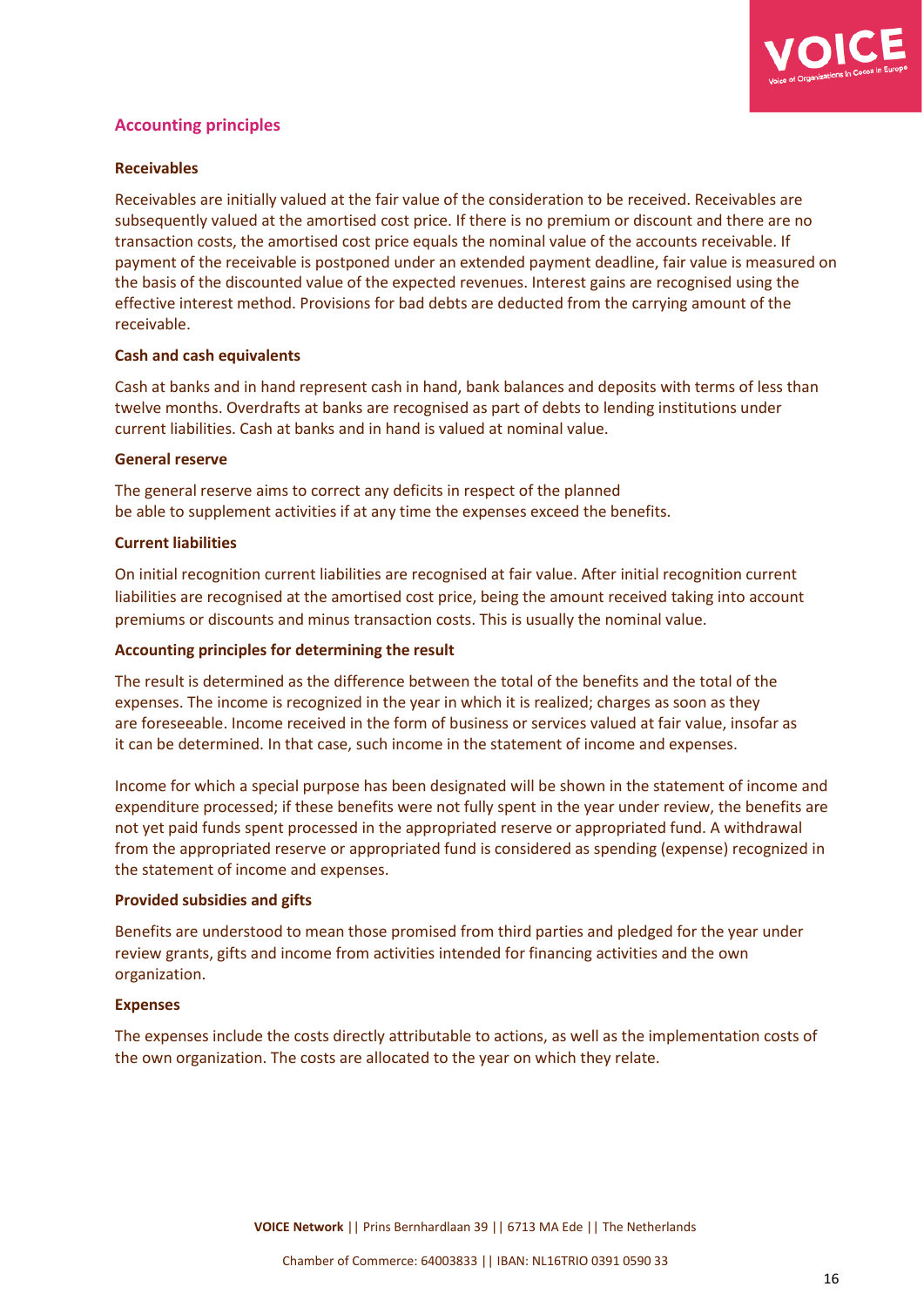

#### **Financial income and expenses**

Interest income and interest expense are recognized in proportion to time, taking into account the effective ones interest rate of the relevant assets and liabilities. When processing the interest charges taking into account the responsible transaction costs on the loans received.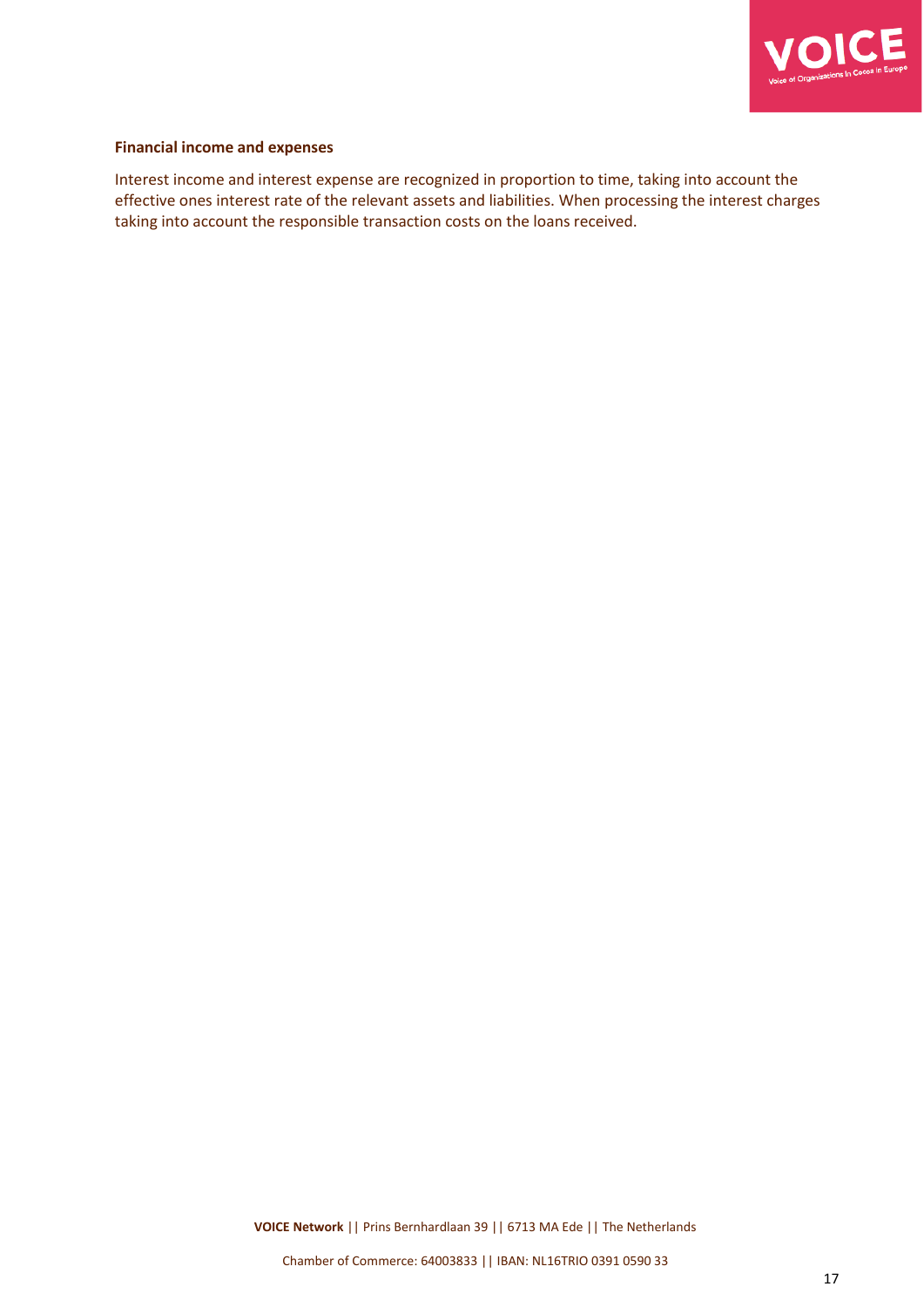

#### **Notes to the balance sheet**

|                                                     | 31-12-2021      | 31-12-2020      |
|-----------------------------------------------------|-----------------|-----------------|
| 1 Debtors                                           | €               | €               |
| <b>Debtors</b>                                      | 1.000           |                 |
| 2 Other receivables, prepayments and accrued income | 31-12-2021<br>€ | 31-12-2020<br>€ |
| <b>Accruals</b>                                     | 1.589           | 0               |
| Amounts still to be received                        | 331             | 332             |

The other receivables and accruels assets have a term of less than one year

|                               | 31-12-2021 | 31-12-2020 |
|-------------------------------|------------|------------|
| 3 Cash and cash equivalents   | €          |            |
| Triodos Bank, current account | 85.830     | 67.907     |
| Creditcard                    | 906        | 1.767      |
| PayPal                        | 833        | 82         |
|                               | 87.569     | 69.756     |

The cash and cash equivalents are at the free disposal of the association.

#### **4 Association capital**

Movements in association capital were as follows:

|                                | <b>General</b> |
|--------------------------------|----------------|
|                                | <b>reserve</b> |
|                                |                |
| Balance as at 1 January 2021   | 48.418         |
| Appropriation of result 2021   | 18.171         |
| Balance as at 31 December 2021 | 66.589         |

#### **Appropriation of the result 2021:**

The Board proposes to add the net result after taxation for the year ending 31 December 2021 to the General reserve.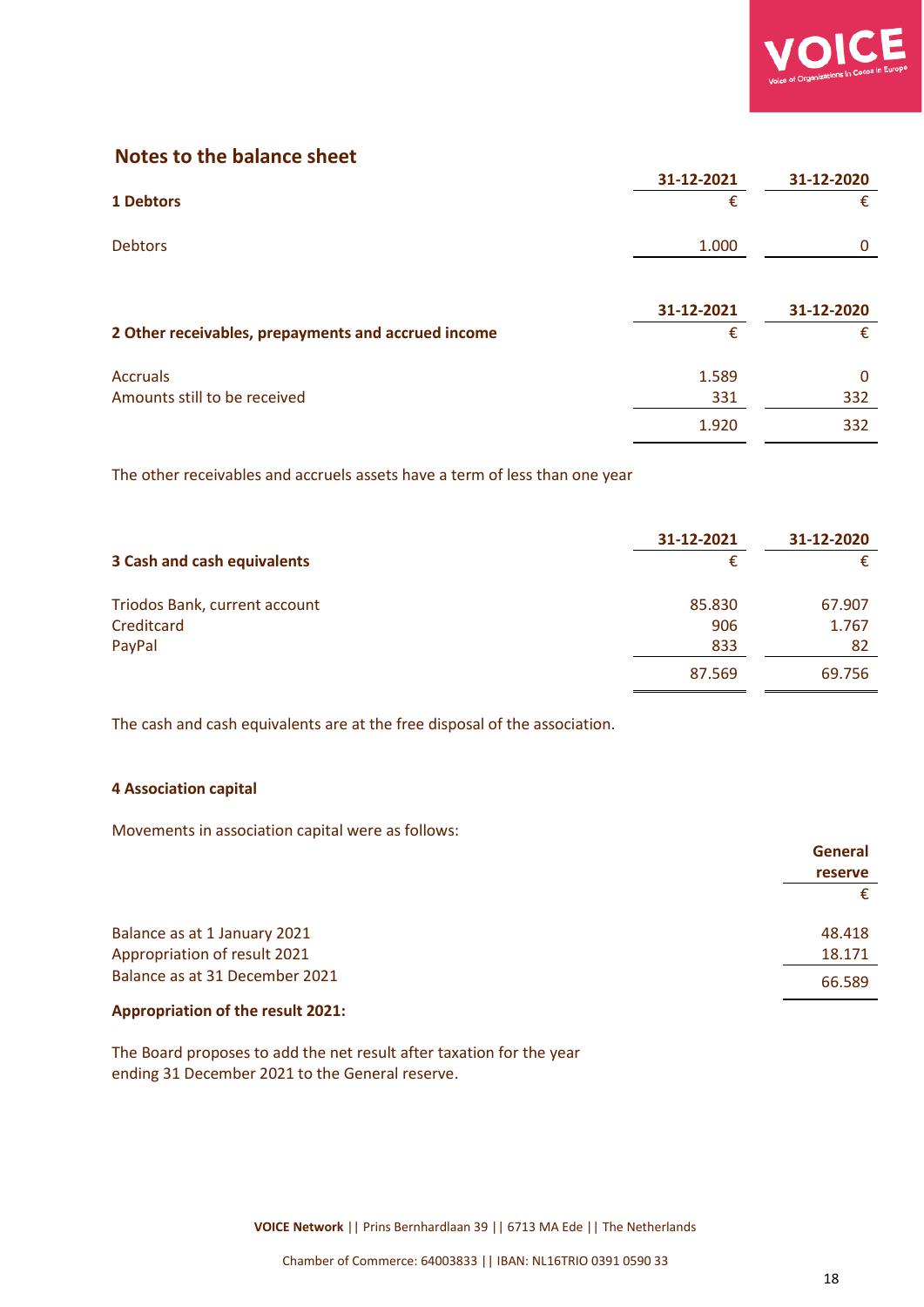

#### **Adoption of the annual accounts**

The Annual General Meeting had adopted the 2020 financial statements on 7 May, 2021. The net result after taxation for the year ending 31 December 2020 was € 26.141.

|                                                                | 31-12-2021 | 31-12-2020 |
|----------------------------------------------------------------|------------|------------|
| <b>5 Trade payables</b>                                        | €          | €          |
| Accounts payable                                               | 1.167      | 396        |
|                                                                |            |            |
|                                                                | 31-12-2021 | 31-12-2020 |
| 6 Payables relating to taxes and social security contributions | €          | €          |
| Wage tax and social securities                                 | 2.390      | 2.234      |
|                                                                |            |            |
|                                                                | 31-12-2021 | 31-12-2020 |
| <b>7 Other liabilities and accrued expenses</b>                | €          | €          |
| Contribution received in advance                               | 12.664     | 444        |
| Audit and consultancy costs                                    | 7.170      | 6.867      |
| <b>Net Salary</b>                                              | 352        | $\Omega$   |
| <b>Accrued liabilities</b>                                     | 157        | 11.729     |
|                                                                | 20.343     | 19.040     |

The other debts and accrued liabilities have a term of less than one year.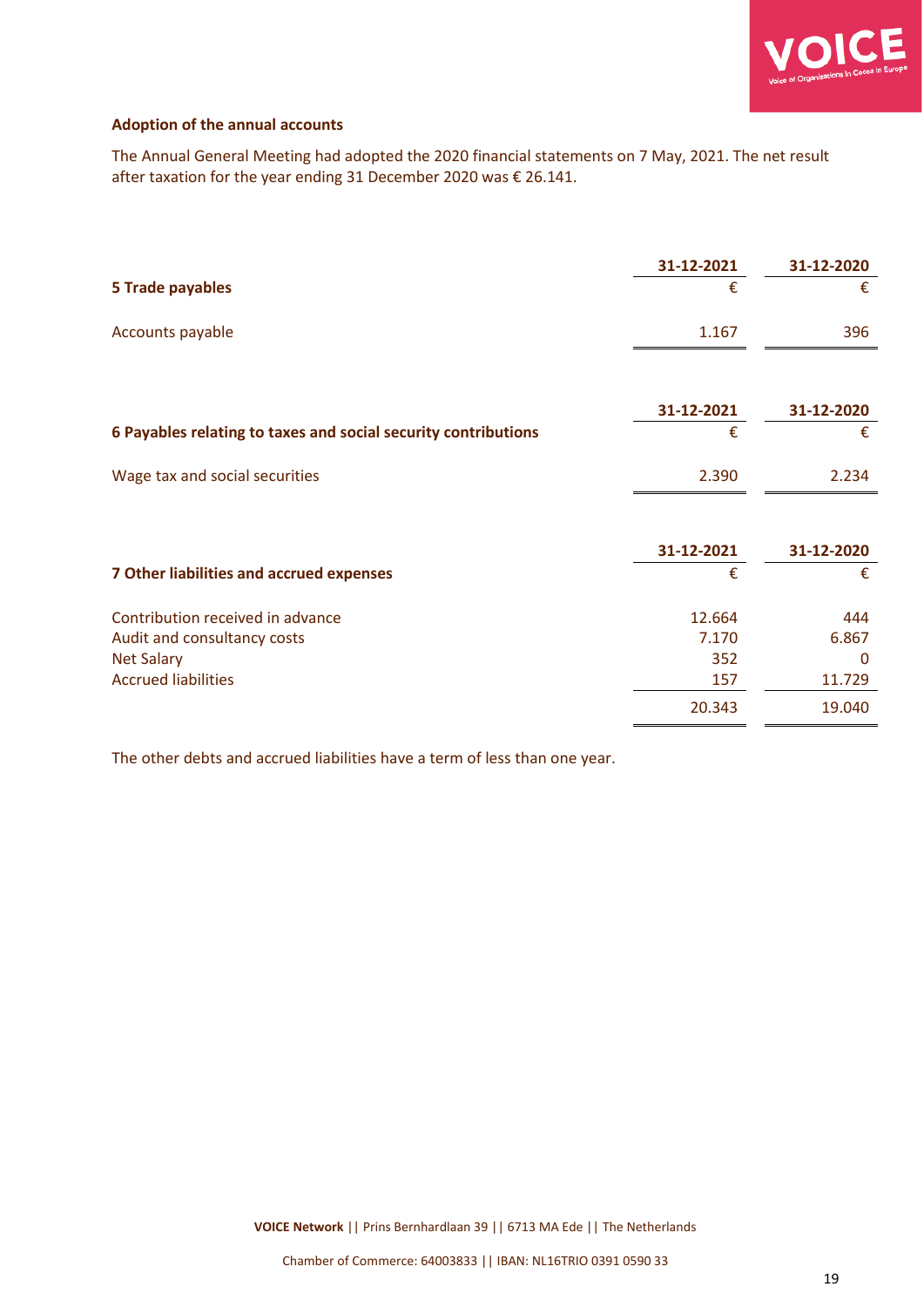

#### **Notes to the statement of activities**

|                                | <b>Budget</b> |         |         |
|--------------------------------|---------------|---------|---------|
|                                | 2021<br>2021  |         | 2019    |
|                                | €             | €       | €       |
| 8 Income                       |               |         |         |
| Income from donations          | 51.483        | 51.400  | 51.545  |
| Income from contributions      | 55.238        | 50.866  | 41.085  |
| Income from project benefits   | 0             | 0       | 41.615  |
| Income from cost reimbursement | 0             | 0       | 1.106   |
|                                | 106.721       | 102.266 | 135.351 |

#### **Income from donations**

The Chocolonely Foundation's donation for a total of 51.400€ comes from a foundation with an independent board that is not accountable to a company, including its main funder Tony's Chocolonely. Moreover, the donation is completely unrestricted – there are no conditions for this funding in addition to the obligation to publish an annual report and an annual audit – and it does not prevent the network from critically monitoring the company's actions.

| <b>Budget</b> |        |        |  |  |
|---------------|--------|--------|--|--|
| 2021<br>2021  |        | 2020   |  |  |
| €             | €      |        |  |  |
|               |        |        |  |  |
| 56.960        | 56.591 | 50.288 |  |  |
| 14.722        | 14.722 | 13.991 |  |  |
| 3.150         | 3.150  | 3.150  |  |  |
| 74.831        | 74.463 | 67.429 |  |  |
|               |        |        |  |  |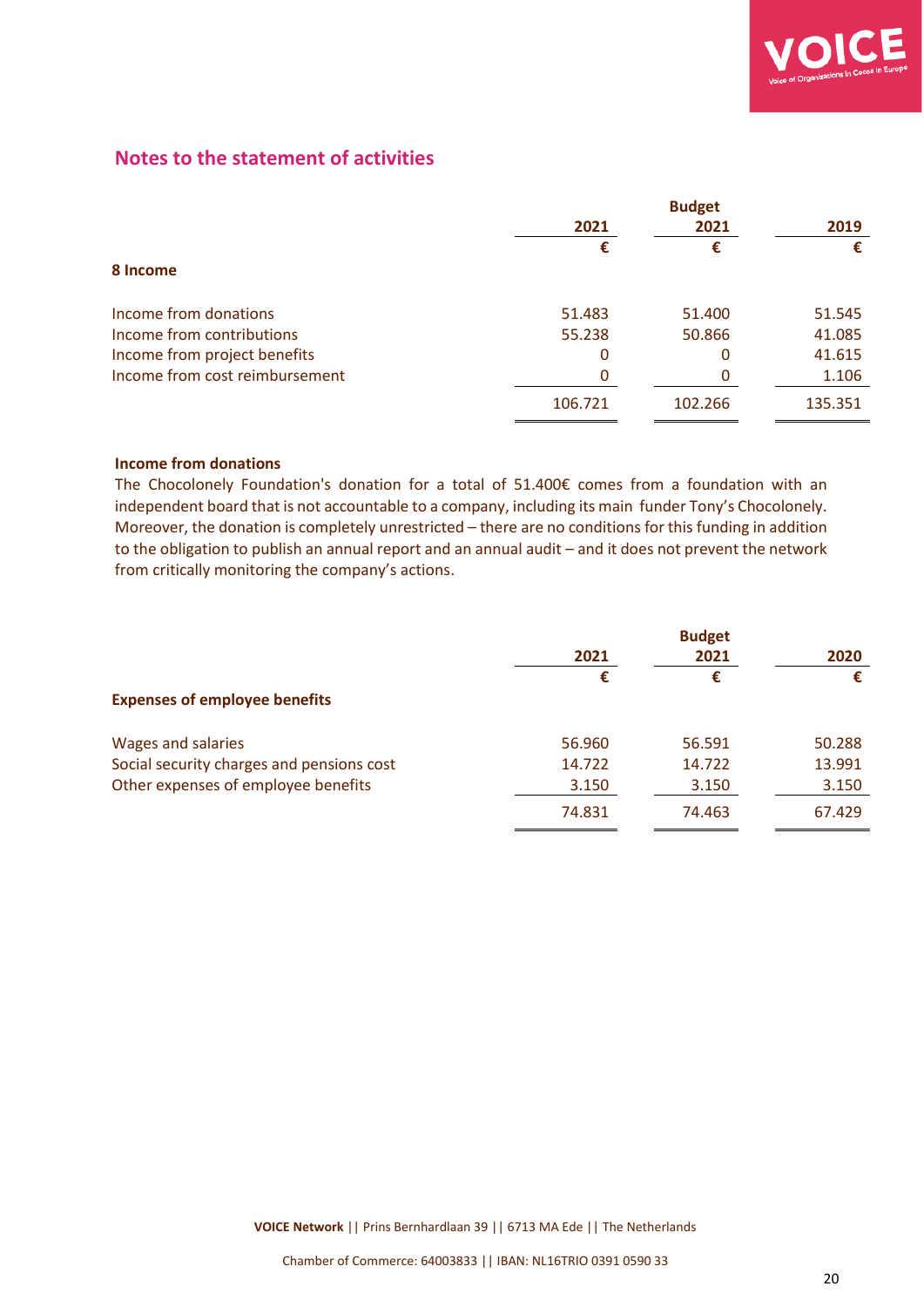

**Number**

0,80

#### **Remuneration of supervisory board**

No loans, advances or guarantees have been granted to the directors, nor have they received any remuneration for the work they perform.

| <b>Average number of employees</b> |  |
|------------------------------------|--|
|------------------------------------|--|

| 2021                        |               |
|-----------------------------|---------------|
|                             | <b>Number</b> |
| Average number of employees | 1,00          |
| 2020                        |               |

## Average number of employees

|                                           | <b>Budget</b> |           |        |  |
|-------------------------------------------|---------------|-----------|--------|--|
|                                           | 2021<br>€     | 2021<br>€ | 2020   |  |
|                                           |               |           | €      |  |
| Social security charges and pensions cost |               |           |        |  |
| Social security charges                   | 8.626         | 8.626     | 7.968  |  |
| Pension charges                           | 3.672         | 3.672     | 3.672  |  |
| Social security charges Belgium           | 2.424         | 2.424     | 2.351  |  |
|                                           | 14.722        | 14.722    | 13.991 |  |

|                                     | <b>Budget</b> |           |       |
|-------------------------------------|---------------|-----------|-------|
|                                     | 2021<br>€     | 2021<br>€ | 2020  |
|                                     |               |           | €     |
| Other expenses of employee benefits |               |           |       |
| Commuting expenses                  | 2.254         | 2.254     | 2.254 |
| Other allowances                    | 416           | 416       | 416   |
| Other allowances Belgium            | 480           | 480       | 480   |
|                                     | 3.150         | 3.150     | 2.790 |

All personnel cost are allocated to the projects.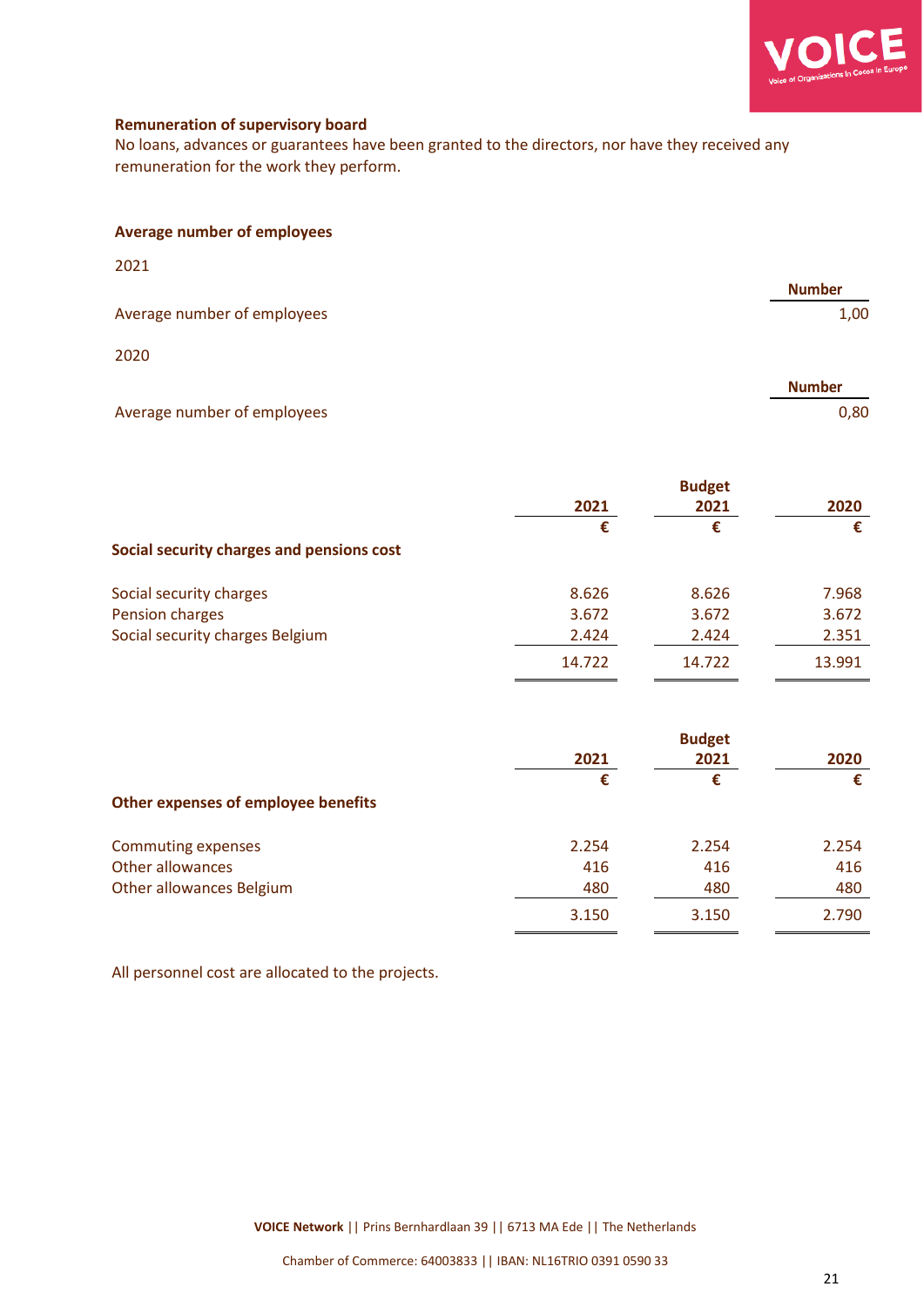

|                              |       | <b>Budget</b> |        |
|------------------------------|-------|---------------|--------|
|                              | 2021  | 2021          | 2020   |
|                              | €     | €             | €      |
| <b>9 Barometer</b>           |       |               |        |
| Salary costs                 | 2.586 | 0             | 17.368 |
| Design and publication costs | 1.219 | 0             | 6.970  |
| Website costs                | 0     | 0             | 9.341  |
| Hiring staff                 | 0     | 0             | 8.125  |
| <b>Translation costs</b>     | 0     | O             | 3.544  |
| <b>Meeting costs</b>         | 0     |               | 315    |
| <b>Travel expenses</b>       |       |               | 164    |
|                              | 3.787 | $\Omega$      | 45.827 |

|                                      | <b>Budget</b> |        |        |
|--------------------------------------|---------------|--------|--------|
|                                      | 2021          | 2021   | 2020   |
|                                      | €             | €      | €      |
| 10 Coordination and network building |               |        |        |
| Salary costs                         | 18.223        | 17.831 | 18.359 |
| Website costs                        | 157           | 1.000  | 0      |
| Teambuilding                         | 51            | 900    | 113    |
| <b>Meeting costs</b>                 | 46            | 100    | 60     |
| Travel expenses for personnel        | 0             | 250    | 150    |
|                                      | 18.477        | 20.081 | 18.682 |

|                                   | <b>Budget</b> |           |       |
|-----------------------------------|---------------|-----------|-------|
|                                   | 2021          | 2021<br>€ | 2020  |
|                                   | €             |           |       |
| 11 Consultation southern partners |               |           |       |
| Salary costs                      | 0             | Ω         | 3.018 |
|                                   | 157           | 1.000     | 3.018 |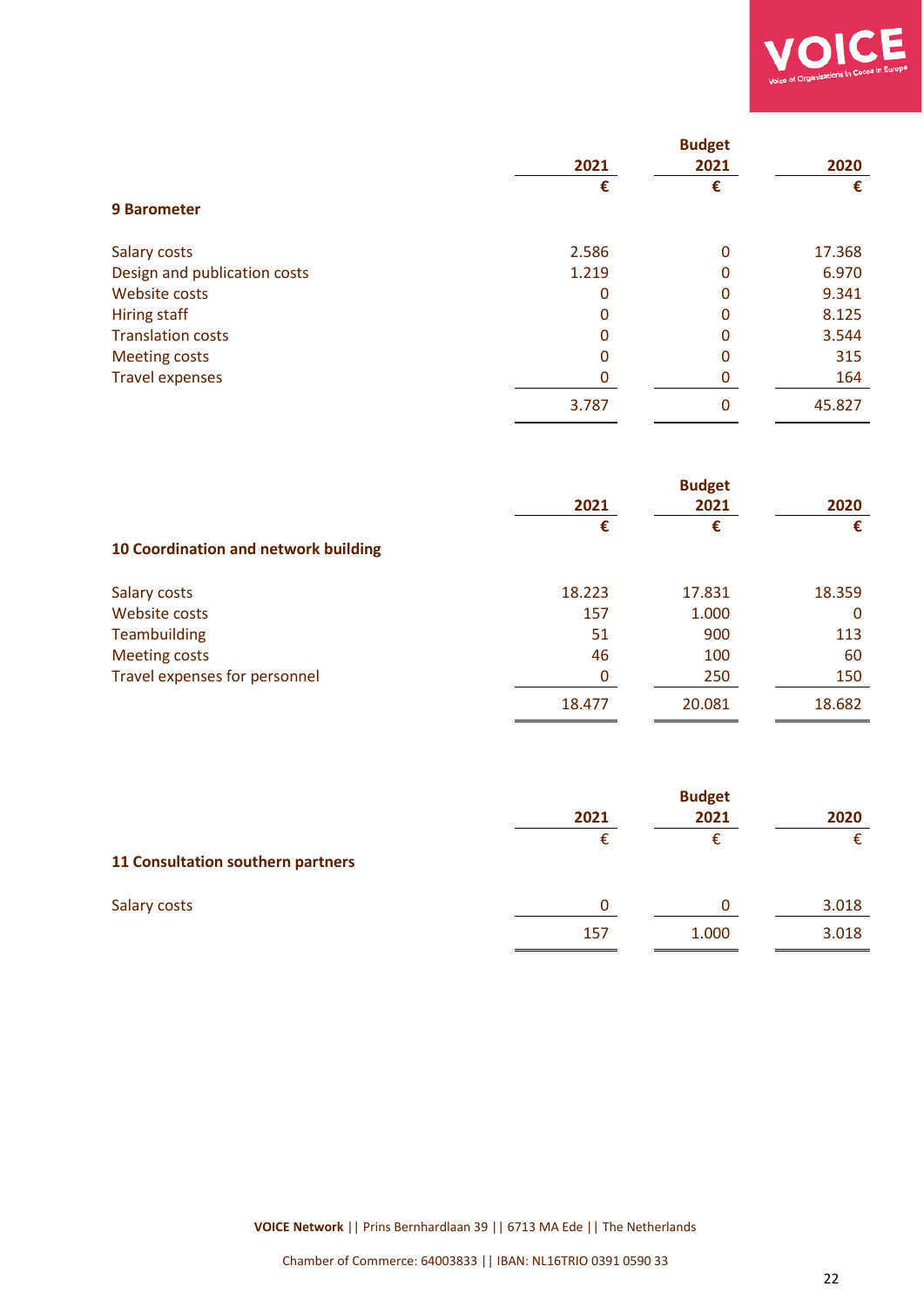

|                                 | <b>Budget</b> |        |        |
|---------------------------------|---------------|--------|--------|
|                                 | 2021          | 2021   | 2020   |
|                                 | €             | €      | €      |
| <b>12 Advocacy</b>              |               |        |        |
| Salary costs                    | 54.003        | 56.631 | 26.683 |
| Travel expenses for personnel   | 1.100         | 1.250  | 1.824  |
| <b>Meeting costs</b>            | 46            | 400    | 67     |
| Design and distribution reports | 0             | 1.819  | 0      |
| <b>Translation costs</b>        | 0             | 1.950  | 0      |
|                                 | 55.149        | 62.050 | 30.574 |

|                                                    | <b>Budget</b> |        |        |
|----------------------------------------------------|---------------|--------|--------|
|                                                    | 2021          | 2021   | 2020   |
|                                                    | €             | €      | €      |
| <b>13 General expenses</b>                         |               |        |        |
| Auditor's fees - audit of the financial statements | 5.143         | 4.840  | 4.840  |
| <b>Accounting costs</b>                            | 3.051         | 3.364  | 3.661  |
| Insurance premium                                  | 1.505         | 1.500  | 1.182  |
| Other general expenses                             | 1.438         | 2.000  | 1.786  |
|                                                    | 11.137        | 11.704 | 11.109 |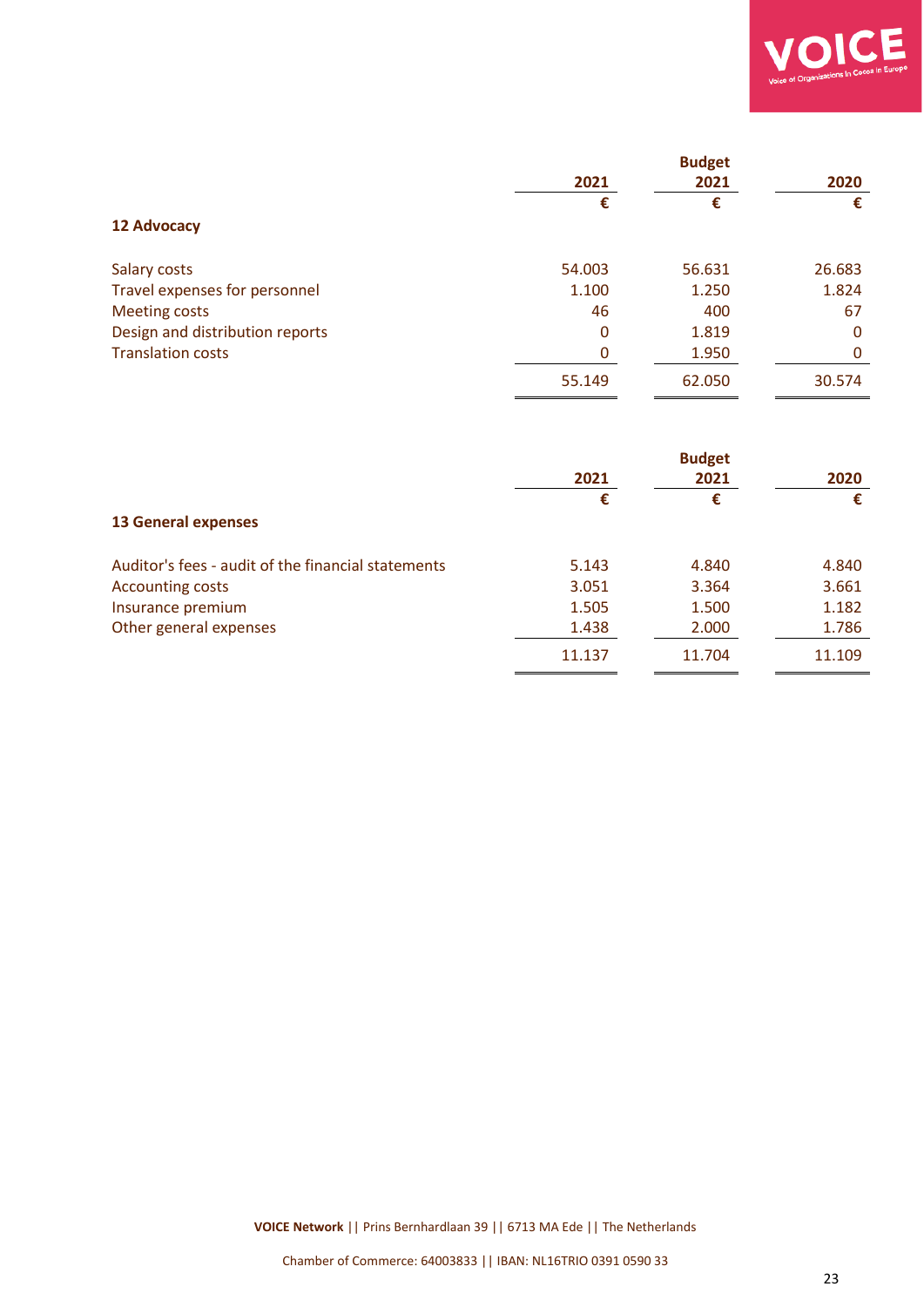

#### **Based on the aforementioned specifications, the following percentages may apply be calculated:**

Spending rate of expenditure: Total expenditure on the objective / total expenses Spending rate of benefits: Total expenditure on the objective / total benefits

|                                                     |                            | <b>Realised</b><br>2021 | <b>Budget</b><br>2021 | <b>Realised</b><br>2020 |
|-----------------------------------------------------|----------------------------|-------------------------|-----------------------|-------------------------|
|                                                     |                            | %                       | %                     | %                       |
| Spending rate of expenditure                        |                            | 87,42                   | 87,53                 | 89,83                   |
| Spending rate of benefits                           |                            | 72,54                   | 80,31                 | 72,48                   |
| Signing of the annual statement<br>Ede, 20 May 2022 |                            |                         |                       |                         |
| <b>Vereniging Voice Network</b>                     |                            |                         |                       |                         |
| J.A. Christian                                      | <b>B.R.E.K. van Besien</b> | K.J. Goossenaerts       |                       |                         |
|                                                     |                            |                         |                       |                         |
| Chairman                                            | Secretary                  | <b>Treasurer</b>        |                       |                         |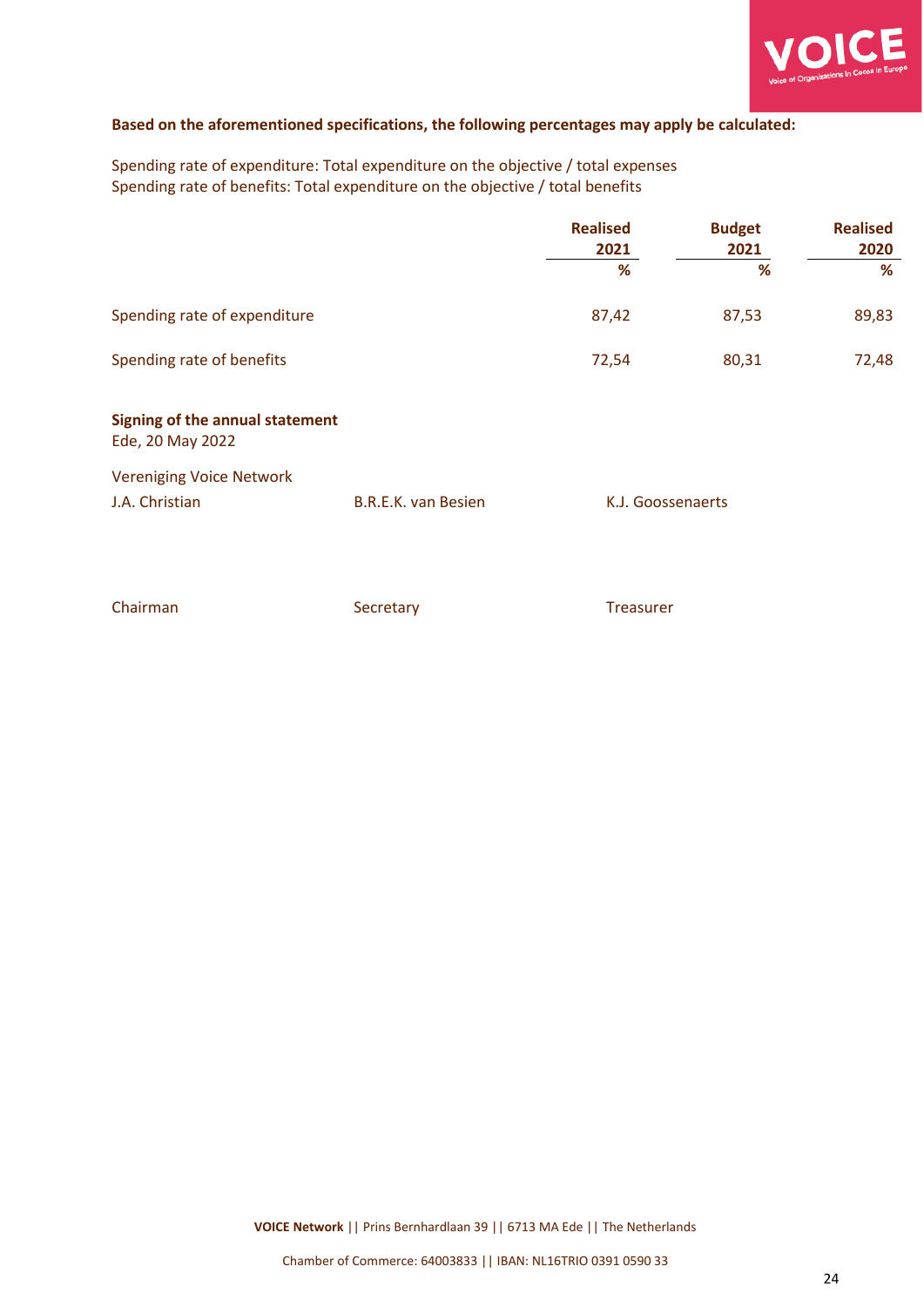

#### **Other information**

#### **Statutory regulations concerning the appropriation of the result**

According to article 13, paragraph 2 of the articles of association, the annual statements are determined by the general meeting. By taking a board decision in a board meeting such as recorded in article 12 paragraph 3 of the articles of association, the allocation of the result is determined.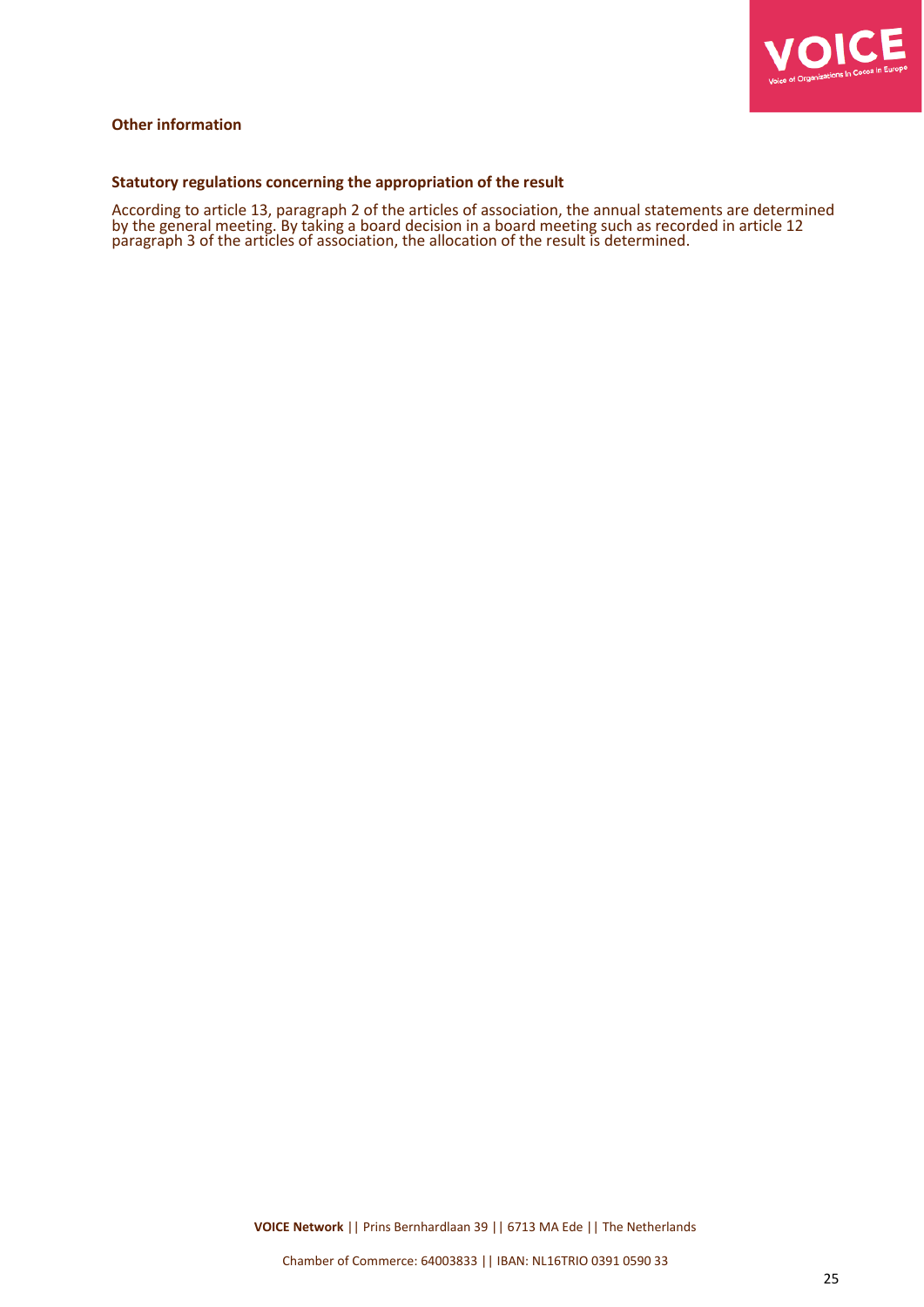



**Address** Rubensstraat 215C 6717 VE Ede The Netherlands

#### **INDEPENDENT AUDITOR'S REPORT**

To: the General Assembly of members of VOICE Network registered at Amsterdam

#### **A. Report on the audit of the financial statements 2021 included in the annual report**

#### **Our opinion**

We were engaged to audit the accompanying financial statements 2021 of VOICE Network, based in

Amsterdam.

In our opinion the accompanying financial statements give a true and fair view of the financial position of VOICE Network as at December 31, 2021 and of its result for 2021 in accordance with Part 9 of Book 2 of the Dutch Civil Code and Dutch Accounting Standard 650 Fundraising institutions.

The financial statements comprise:

- 1. the balance sheet as at December 31, 2021;
- 2. the statement of activities for the year 2021; and

3. the notes to the financial statements comprising a summary of the accounting policies and other explanatory information.

#### **Basis for our opinion**

We conducted our audit in accordance with Dutch law, including the Dutch Standards on Auditing. Our responsibilities under those standards are further described in the 'Our responsibilities for the audit of the financial statements' section of our report.

We are independent of VOICE Network in accordance with the 'Verordening inzake de onafhankelijkheid van accountants bij assurance-opdrachten' (ViO, Code of Ethics for Professional Accountants, a regulation with respect to independence) and other relevant independence regulations in the Netherlands. Furthermore we have complied with the 'Verordening gedrags- en beroepsregels accountants' (VGBA, Dutch Code of Ethics).

We believe the audit evidence we have obtained is sufficient and appropriate to provide a basis for our opinion.

#### **B. Report on the other information included in the annual report**

In addition to the financial statements and our auditor's report thereon, the annual report contains other information that consists of:

- Management Board's report;

- Other information as required by Part 9 of Book 2 of the Dutch Civil Code.

Based on the following procedures performed, we conclude that the other information:

- is consistent with the financial statements and does not contain material misstatements;
- contains the information as required by Part 9 of Book 2 of the Dutch Civil Code.

**T** +31 (0)31 864 81 48 **E** ede@crop.nl

**Prime**Global | An Association of  $\overline{SRA}$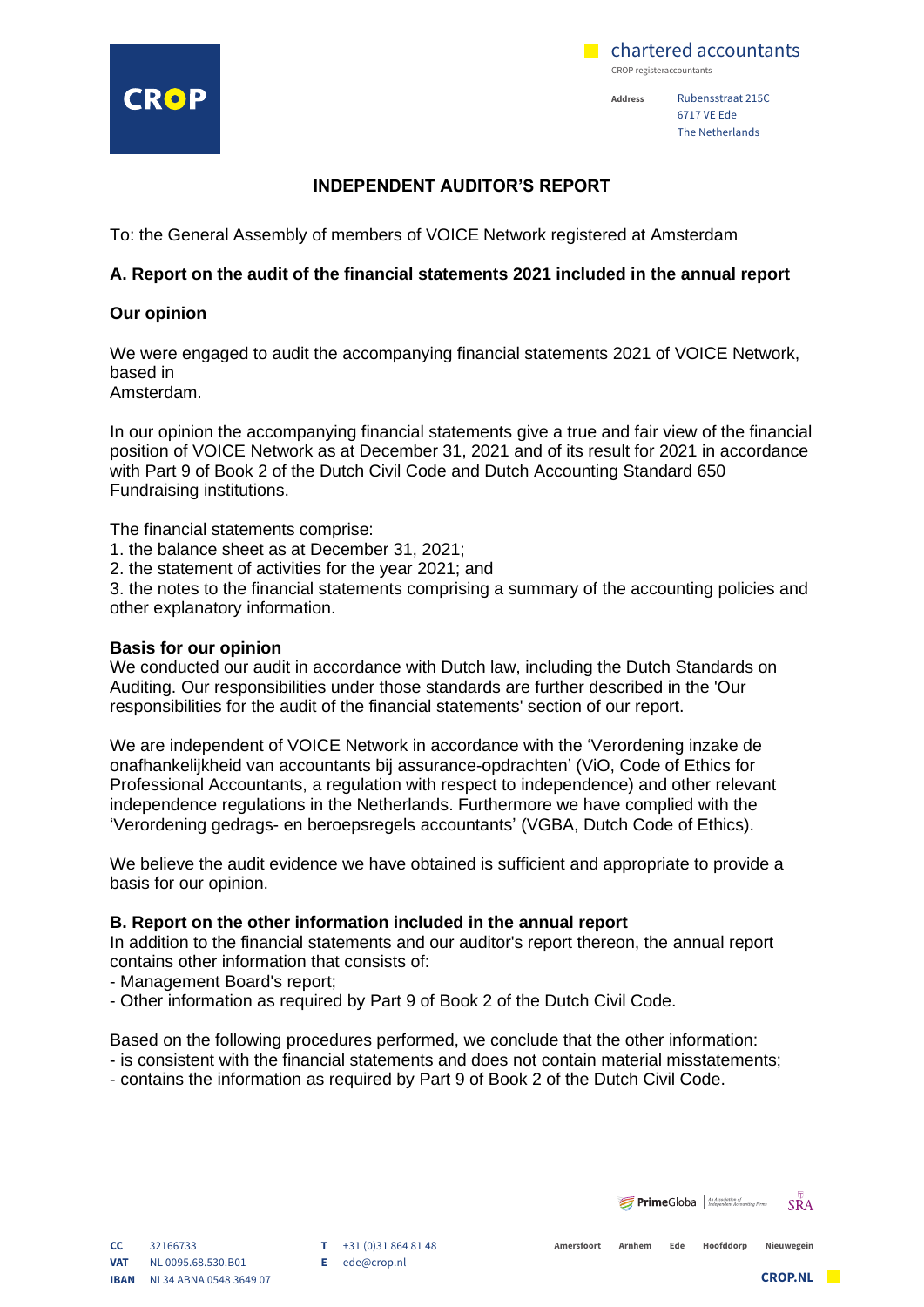

We were engaged to read the other information and, based on our knowledge and understanding to be obtained through our audit of the financial statements or otherwise, to consider whether the other information contains material misstatements. By performing these procedures, we comply with the requirements of Part 9 of Book 2 of the Dutch Civil Code and the Dutch Standard 720. The scope of the procedures performed is substantially less than the scope of those performed in our audit of the financial statements.

Management is responsible for the preparation of the Management Board's report in accordance with Part 9 of Book 2 of the Dutch Civil Code and other information as required by Part 9 of Book 2 of the Dutch Civil Code.

#### **C. Description of responsibilities regarding the financial statements Responsibilities of management for the financial statements**

Management is responsible for the preparation and fair presentation of the financial statements in

accordance with Part 9 of Book 2 of the Dutch Civil Code and Dutch Accounting Standard 650 Fund-raising institutions. Furthermore, management is responsible for such internal control as management determines is necessary to enable the preparation of the financial statements that are free from material misstatement, whether due to fraud or error.

As part of the preparation of the financial statements, management is responsible for assessing the

association's ability to continue as a going concern. Based on the financial reporting framework mentioned, management should prepare the financial statements using the going concern basis of accounting unless management either intends to liquidate the association or to cease operations, or has no realistic alternative but to do so.

Management should disclose events and circumstances that may cast significant doubt on the association's ability to continue as a going concern in the financial statements.

#### **Our responsibilities for the audit of the financial statements**

Our audit has been performed with a high, but not absolute, level of assurance, which means we may not detect all material errors and fraud during our audit.

Misstatements can arise from fraud or error and are considered material if, individually or in the aggregate, they could reasonably be expected to influence the economic decisions of users taken on the basis of these financial statements. The materiality affects the nature, timing and extent of our audit procedures and the evaluation of the effect of identified misstatements on our opinion.

We have exercised professional judgement and have maintained professional skepticism throughout the audit, in accordance with Dutch Standards on Auditing, ethical requirements and independence requirements.